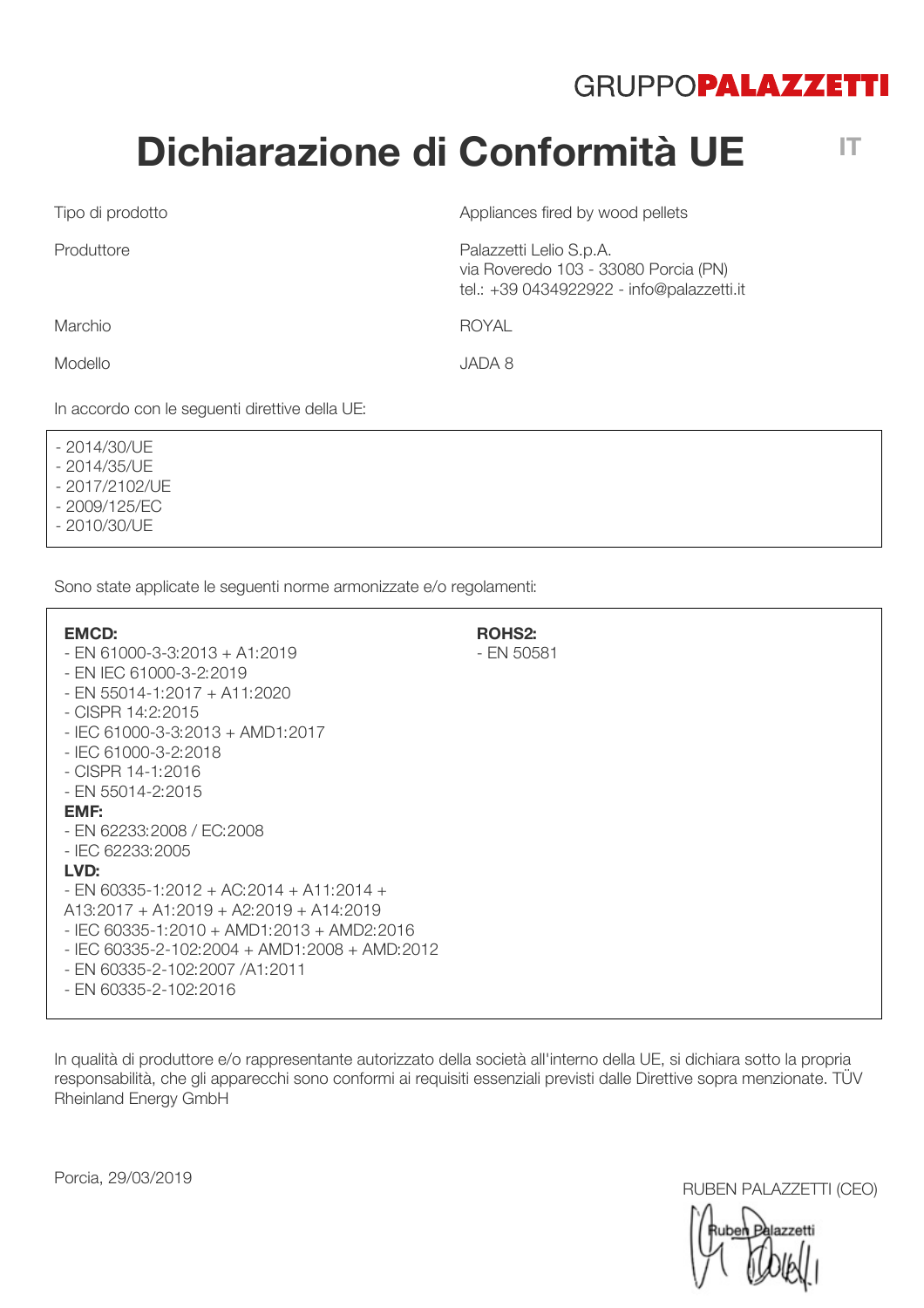



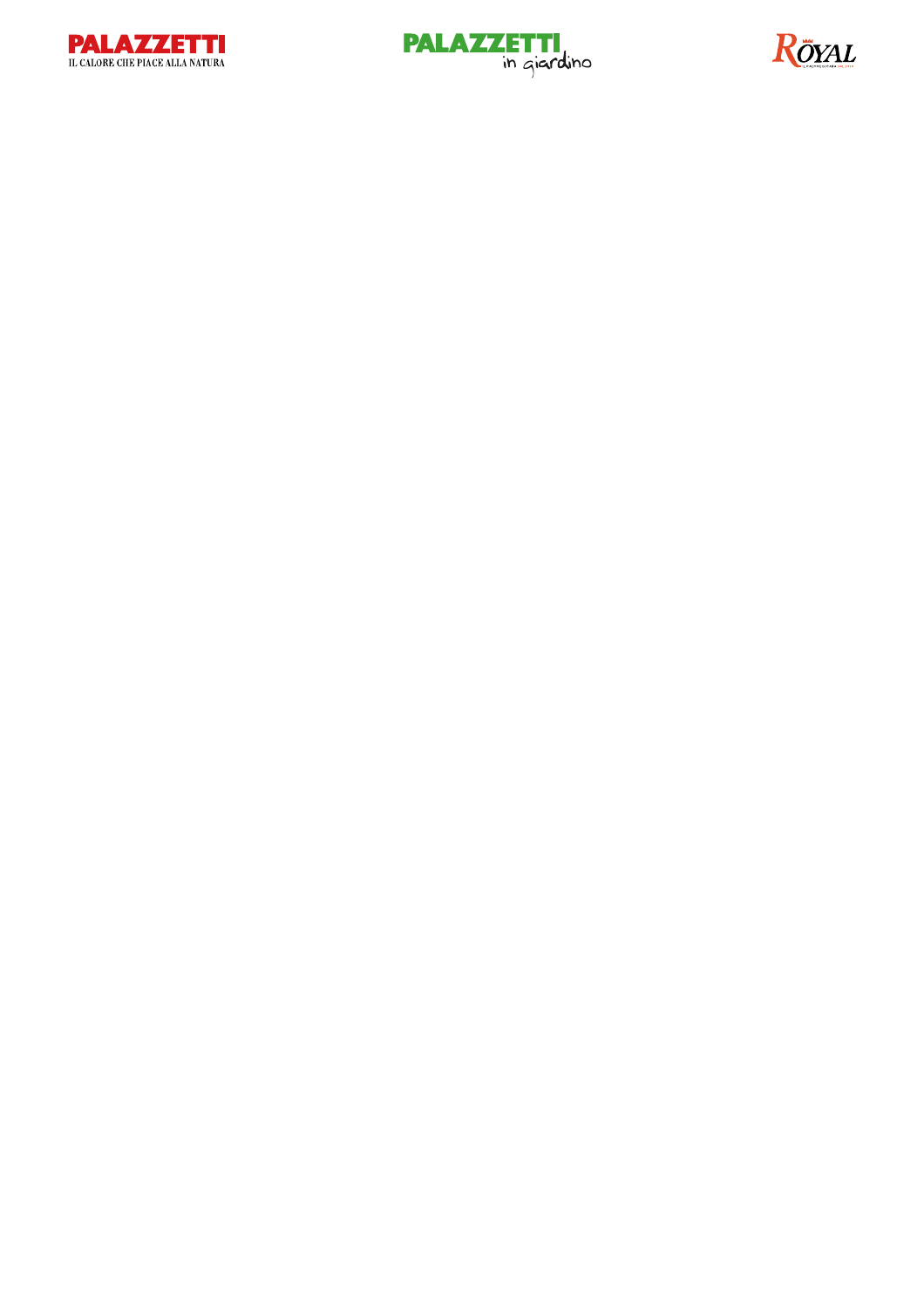## Declaration of Conformity EU **EN**

| Type of product | Appliances fired by wood pellets                                                                             |
|-----------------|--------------------------------------------------------------------------------------------------------------|
| Manufacturer    | Palazzetti Lelio S.p.A.<br>via Roveredo 103 - 33080 Porcia (PN)<br>tel.: +39 0434922922 - info@palazzetti.it |
| <b>Brand</b>    | <b>ROYAL</b>                                                                                                 |
| Model           | JADA 8                                                                                                       |

In compliance with the following EU directives:

- 2014/30/UE

- 2014/35/UE

- 2017/2102/UE

- 2009/125/EC - 2010/30/UE

The following harmonised legislation and/or regulations have been applied:

| <b>EMCD:</b>                                             | <b>ROHS2:</b> |
|----------------------------------------------------------|---------------|
| - EN 61000-3-3:2013 + A1:2019<br>- EN IEC 61000-3-2:2019 | - EN 50581    |
| - EN 55014-1:2017 + A11:2020                             |               |
| - CISPR 14:2:2015                                        |               |
| $-$ IEC 61000-3-3:2013 + AMD1:2017                       |               |
| - IEC 61000-3-2:2018                                     |               |
| - CISPR 14-1:2016                                        |               |
| - EN 55014-2:2015                                        |               |
| EMF:                                                     |               |
| - EN 62233:2008 / EC:2008                                |               |
| - IEC 62233:2005                                         |               |
| LVD:                                                     |               |
| $-$ FN 60335-1:2012 + AC:2014 + A11:2014 +               |               |
| $A13:2017 + A1:2019 + A2:2019 + A14:2019$                |               |
| $-$ IEC 60335-1:2010 + AMD1:2013 + AMD2:2016             |               |
| $-$ IFC 60335-2-102:2004 + AMD1:2008 + AMD:2012          |               |
| - EN 60335-2-102:2007 /A1:2011                           |               |
| - FN 60335-2-102:2016                                    |               |

As manufacturer and/or authorised representative of the company within the EU we declare – under our own responsibility – that the appliances comply with the essential requirements prescribed by the abovementioned Directives. TÜV Rheinland Energy GmbH

Porcia, 29/03/2019<br>
RUBEN PALAZZETTI (CEO)

# **Palazzetti**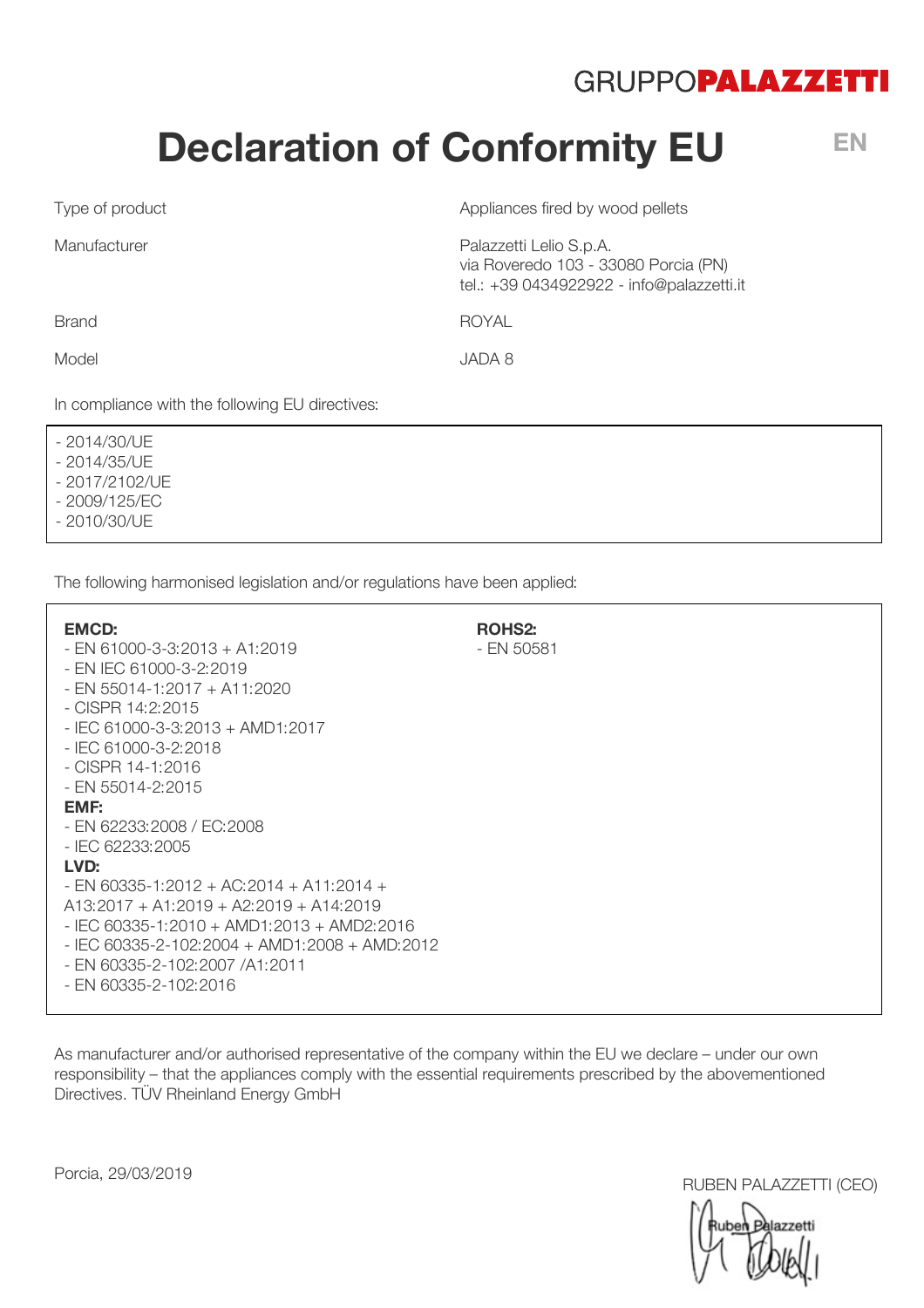



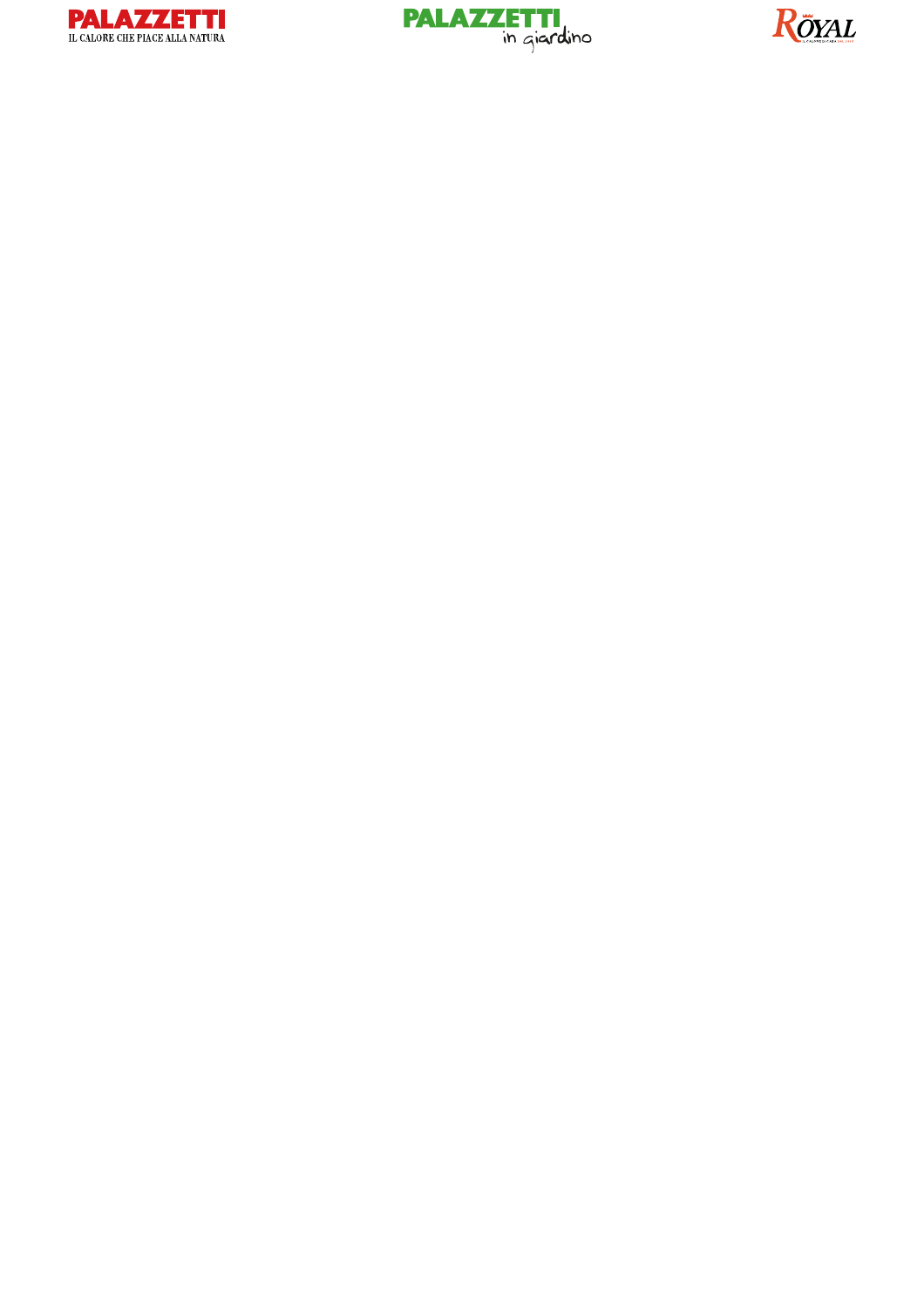

### **ЕС декларация за съответствие** BG

Вид продукт **Appliances fired by wood pellets** Appliances fired by wood pellets

Производител **Palazzetti Lelio S.p.A.** via Roveredo 103 - 33080 Porcia (PN) tel.: +39 0434922922 - info@palazzetti.it

Марка в совмещении при воспорта ROYAL

В съответствие със следните директиви на ЕС:

Модел JADA 8

- 2014/30/UE

- 2014/35/UE

- 2017/2102/UE

- 2009/125/EC

- 2010/30/UE

Прилагат се следните хармонизирани стандарти и/или регламенти:

#### EMCD:

- EN 61000-3-3:2013 + A1:2019

- EN IEC 61000-3-2:2019
- EN 55014-1:2017 + A11:2020
- CISPR 14:2:2015
- IEC 61000-3-3:2013 + AMD1:2017
- IEC 61000-3-2:2018
- CISPR 14-1:2016
- EN 55014-2:2015

#### EMF:

- EN 62233:2008 / EC:2008
- IEC 62233:2005

#### LVD:

- EN 60335-1:2012 + AC:2014 + A11:2014 +

#### A13:2017 + A1:2019 + A2:2019 + A14:2019

- IEC 60335-1:2010 + AMD1:2013 + AMD2:2016
- IEC 60335-2-102:2004 + AMD1:2008 + AMD:2012
- EN 60335-2-102:2007 /A1:2011
- EN 60335-2-102:2016

Като производител и/или упълномощен представител на дружеството в рамките на ЕС Вие декларирате на своя отговорност, че уредите отговарят на съществените изисквания на посочените по-горе директиви. TÜV Rheinland Energy GmbH

#### ROHS2:

- EN 50581

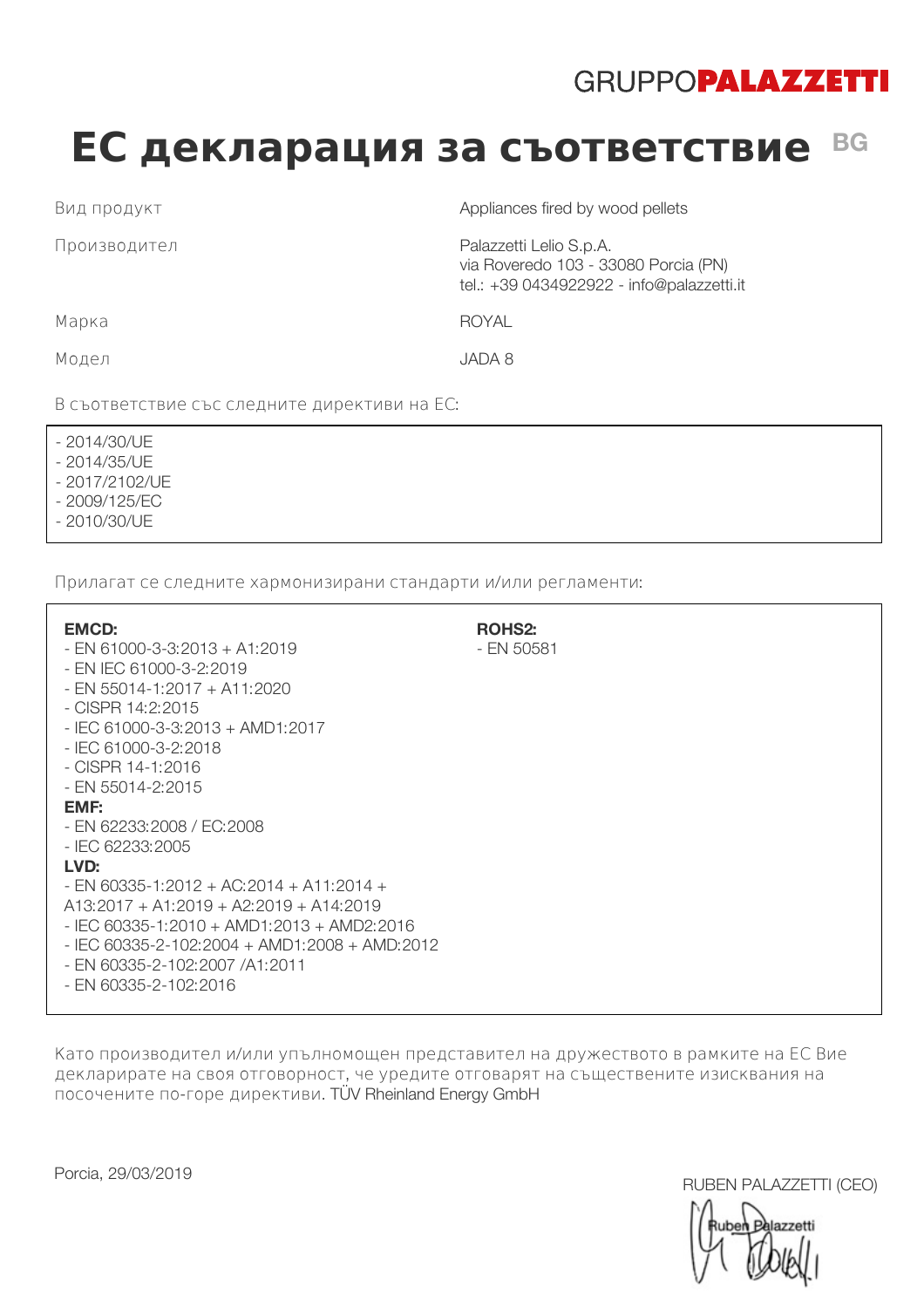



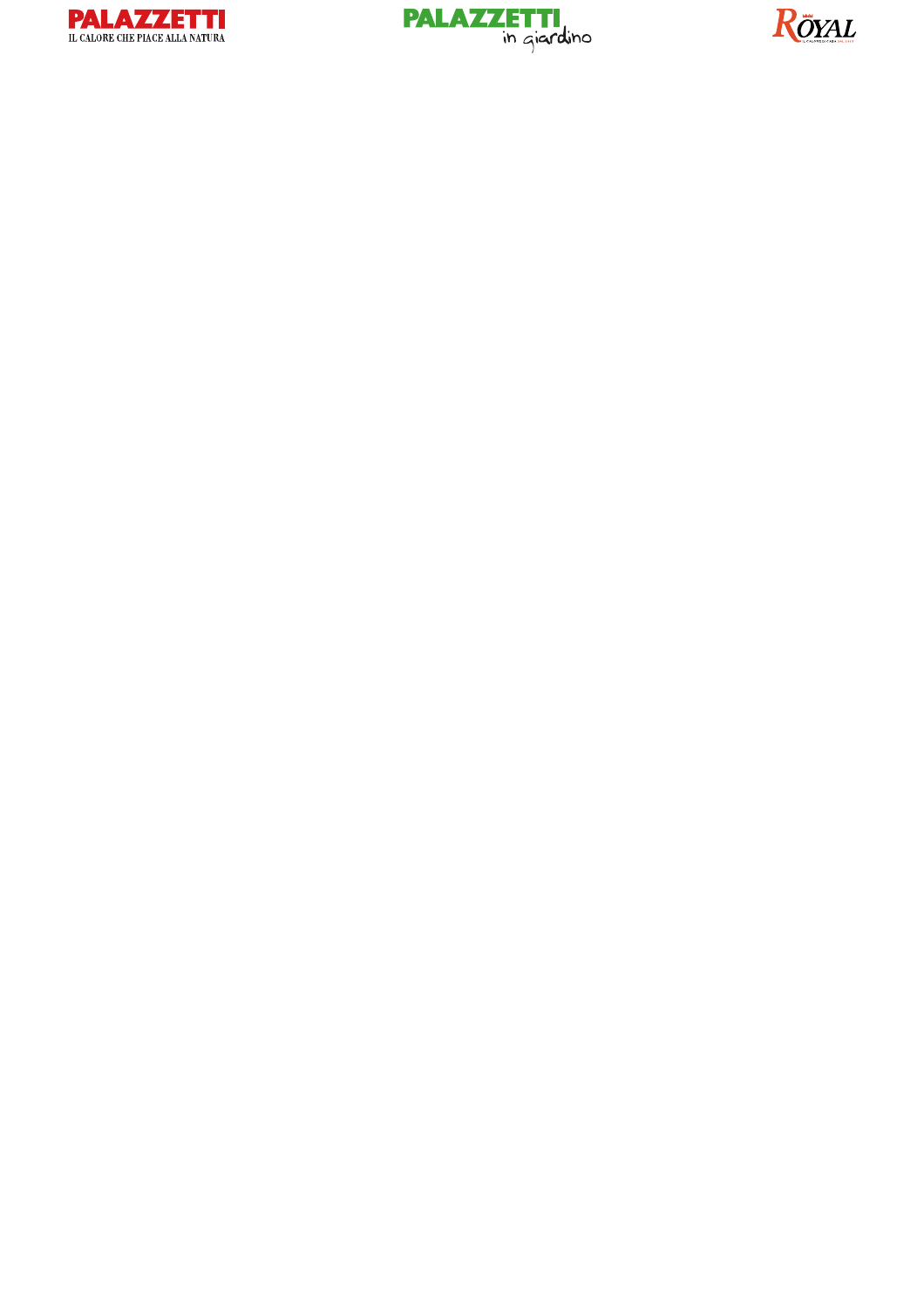

### Prohlášení o shodě EU staroval kontrol

Typ produktu Appliances fired by wood pellets

Výrobce Palazzetti Lelio S.p.A. via Roveredo 103 - 33080 Porcia (PN) tel.: +39 0434922922 - info@palazzetti.it

Značka komunističnom kontrologija i komunističnom kontrologija i komunističnom komunističnom komunističnom kom

Model JADA 8

V souladu s následujícími normami EU:

- 2014/30/UE

- 2014/35/UE

- 2017/2102/UE

- 2009/125/EC

- 2010/30/UE

Byly použity následující harmonizované normy a/nebo předpisy:

| <b>EMCD:</b><br>- EN 61000-3-3:2013 + A1:2019              | <b>ROHS2:</b><br>- EN 50581 |
|------------------------------------------------------------|-----------------------------|
| - EN IEC 61000-3-2:2019                                    |                             |
| - EN 55014-1:2017 + A11:2020                               |                             |
| $-$ CISPR 14:2:2015                                        |                             |
| $-$ IEC 61000-3-3:2013 + AMD1:2017<br>- IEC 61000-3-2:2018 |                             |
| $-$ CISPR 14-1:2016                                        |                             |
| - EN 55014-2:2015                                          |                             |
| EMF:                                                       |                             |
| - EN 62233:2008 / EC:2008                                  |                             |
| - IEC 62233:2005                                           |                             |
| LVD:                                                       |                             |
| $-$ EN 60335-1:2012 + AC:2014 + A11:2014 +                 |                             |
| $A13:2017 + A1:2019 + A2:2019 + A14:2019$                  |                             |
| - IEC 60335-1:2010 + AMD1:2013 + AMD2:2016                 |                             |
| $-$ IEC 60335-2-102:2004 + AMD1:2008 + AMD:2012            |                             |
| - EN 60335-2-102:2007 /A1:2011                             |                             |
| - EN 60335-2-102:2016                                      |                             |

Jako výrobce a/nebo zplnomocněný zástupce společnosti v EU prohlašuje na svou vlastní odpovědnost, že zařízení splňují základní požadavky stanovené ve výše uvedených směrnicích. TÜV Rheinland Energy GmbH

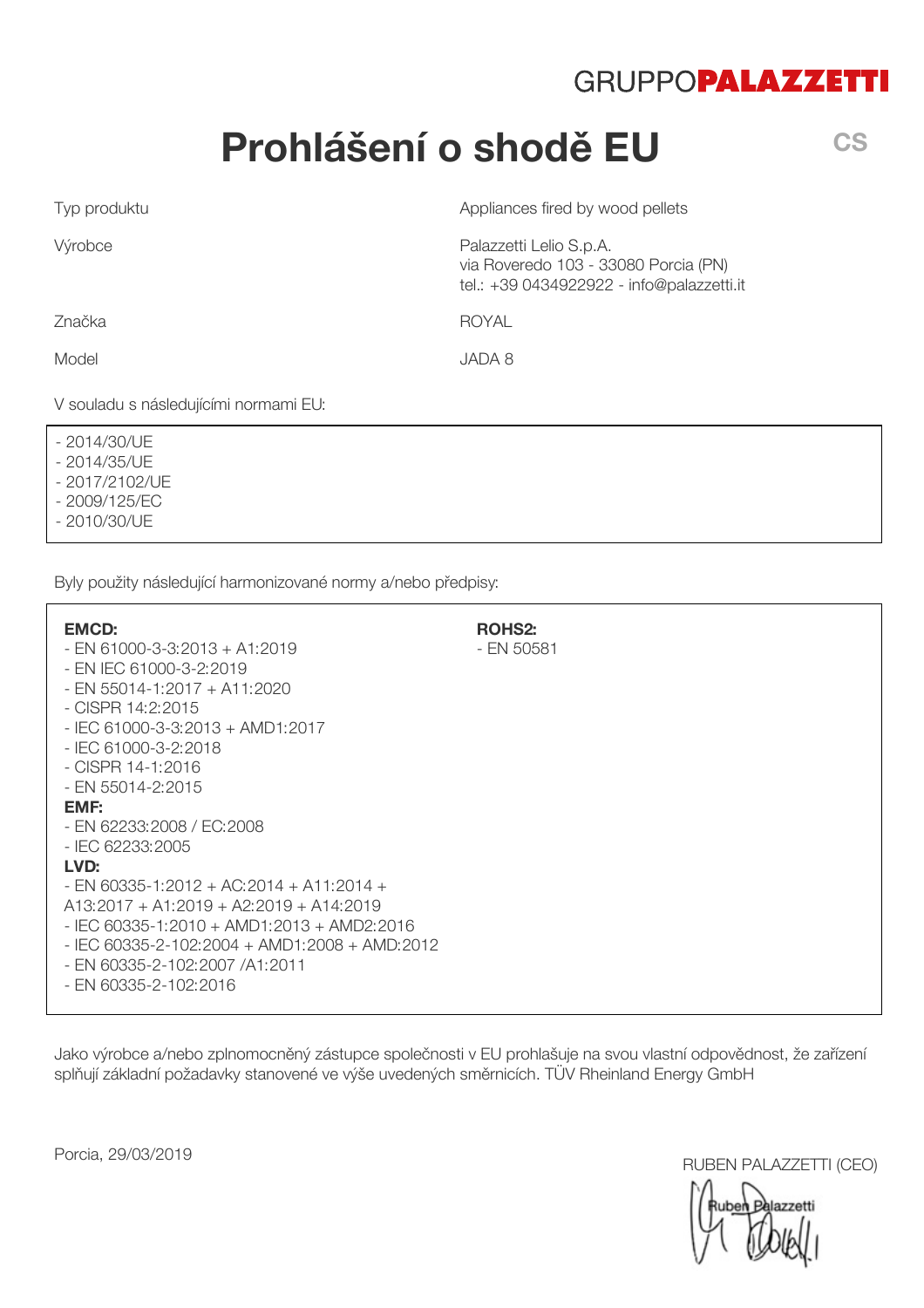



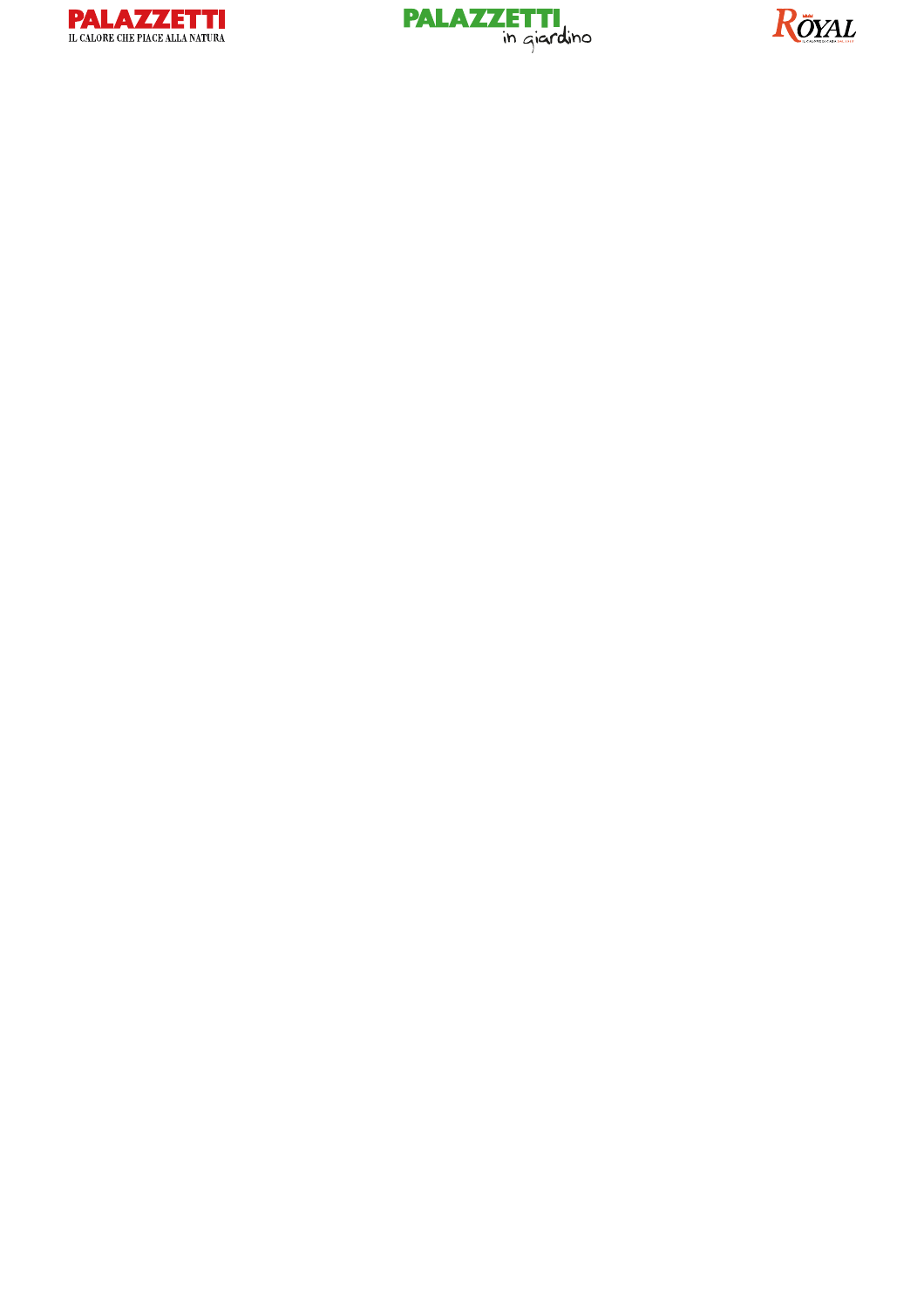### Overensstemmelseserklæring EU DA

| Produkttype | Appliances fired by wood pellets                                                                             |
|-------------|--------------------------------------------------------------------------------------------------------------|
| Producent   | Palazzetti Lelio S.p.A.<br>via Roveredo 103 - 33080 Porcia (PN)<br>tel.: +39 0434922922 - info@palazzetti.it |
| Mærke       | <b>ROYAL</b>                                                                                                 |
| Model       | JADA 8                                                                                                       |

I overensstemmelse med de følgende EU-direktiver:

- 2014/30/UE - 2014/35/UE

- 2017/2102/UE

- 2009/125/EC

- 2010/30/UE

De følgende harmoniserede standarder og/eller reglementer er blevet anvendt:

| <b>EMCD:</b>                                    | <b>ROHS2:</b> |
|-------------------------------------------------|---------------|
| - EN 61000-3-3:2013 + A1:2019                   | - EN 50581    |
| - EN IEC 61000-3-2:2019                         |               |
| - EN 55014-1:2017 + A11:2020                    |               |
| - CISPR 14:2:2015                               |               |
| - IEC 61000-3-3:2013 + AMD1:2017                |               |
| - IEC 61000-3-2:2018                            |               |
| $-$ CISPR 14-1:2016                             |               |
| - EN 55014-2:2015                               |               |
| EMF:                                            |               |
| - EN 62233:2008 / EC:2008                       |               |
| - IEC 62233:2005                                |               |
| LVD:                                            |               |
| $-$ EN 60335-1:2012 + AC:2014 + A11:2014 +      |               |
| $A13:2017 + A1:2019 + A2:2019 + A14:2019$       |               |
| $-$ IEC 60335-1:2010 + AMD1:2013 + AMD2:2016    |               |
| $-$ IEC 60335-2-102:2004 + AMD1:2008 + AMD:2012 |               |
| - EN 60335-2-102:2007 / A1:2011                 |               |
| - EN 60335-2-102:2016                           |               |

I sin egenskab af producent og/eller autoriseret repræsentant for selskabet i EU, erklæres det under eget ansvar, at apparaterne stemmer overens med de forudsete væsentlige krav i ovennnævnte Direktiver. TÜV Rheinland Energy GmbH

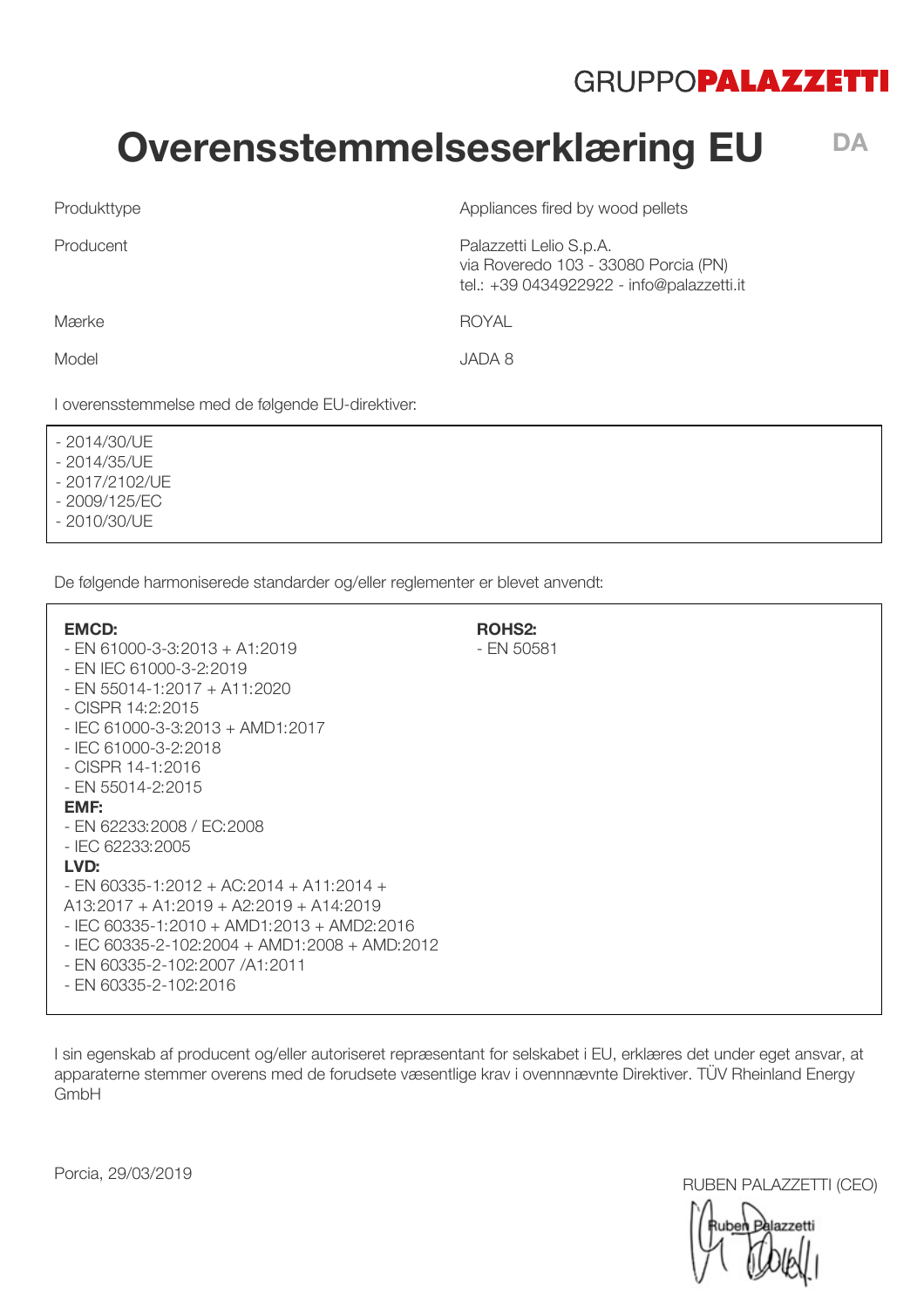



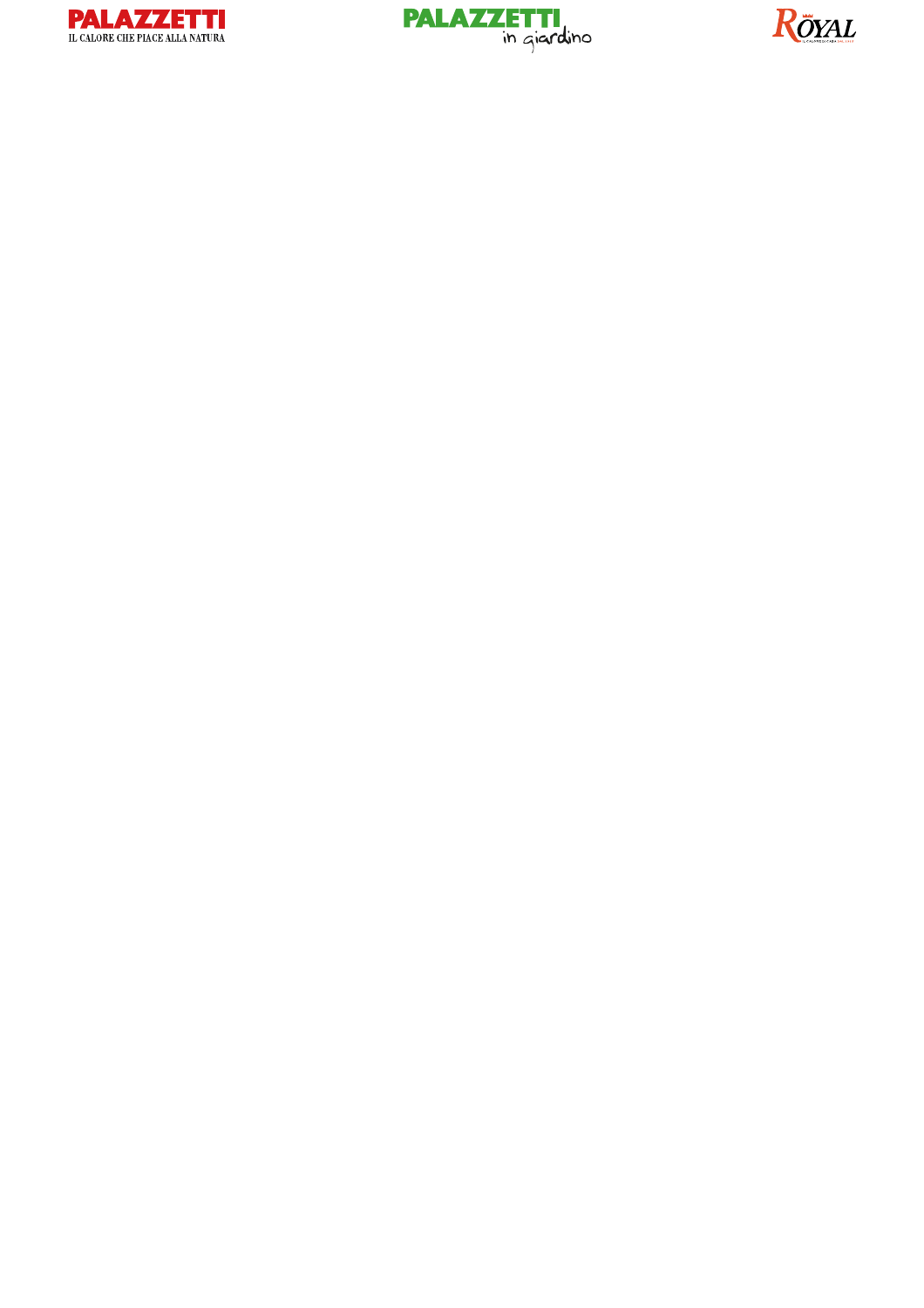

### Konformitätserklärung EU DE

Produkttyp **Appliances** fired by wood pellets Hersteller **Palazzetti Lelio S.p.A.** via Roveredo 103 - 33080 Porcia (PN) tel.: +39 0434922922 - info@palazzetti.it Marke ROYAL Modell JADA 8

In Übereinstimmung mit den folgenden EU-Richtlinien:

- 2014/30/UE

- 2014/35/UE

- 2017/2102/UE

- 2009/125/EC - 2010/30/UE

wurden folgende harmonisierte Normen und/oder Vorschriften angewandt:

EMCD: - EN 61000-3-3:2013 + A1:2019 - EN IEC 61000-3-2:2019 - EN 55014-1:2017 + A11:2020 - CISPR 14:2:2015 - IEC 61000-3-3:2013 + AMD1:2017 - IEC 61000-3-2:2018 - CISPR 14-1:2016 - EN 55014-2:2015 EMF: - EN 62233:2008 / EC:2008 - IEC 62233:2005 LVD: - EN 60335-1:2012 + AC:2014 + A11:2014 + A13:2017 + A1:2019 + A2:2019 + A14:2019 - IEC 60335-1:2010 + AMD1:2013 + AMD2:2016 - IEC 60335-2-102:2004 + AMD1:2008 + AMD:2012 - EN 60335-2-102:2007 /A1:2011 - EN 60335-2-102:2016 ROHS2: - EN 50581

Als Hersteller und/oder bevollmächtigter Vertreter des Unternehmens innerhalb der EU erklären wir mit voller Verantwortung, dass die Geräte die grundlegenden Anforderungen der oben genannten Richtlinien erfüllen. TÜV Rheinland Energy GmbH

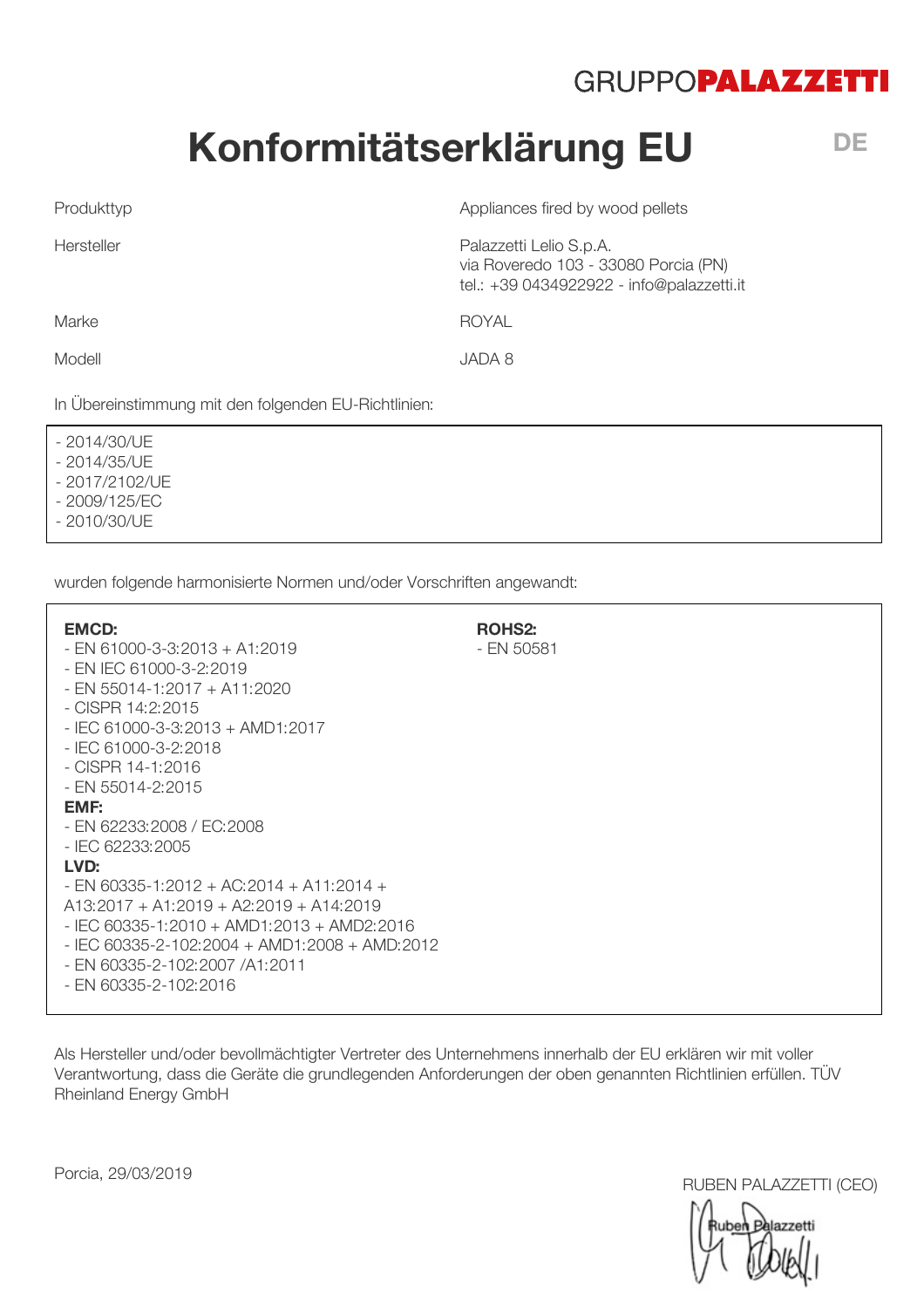



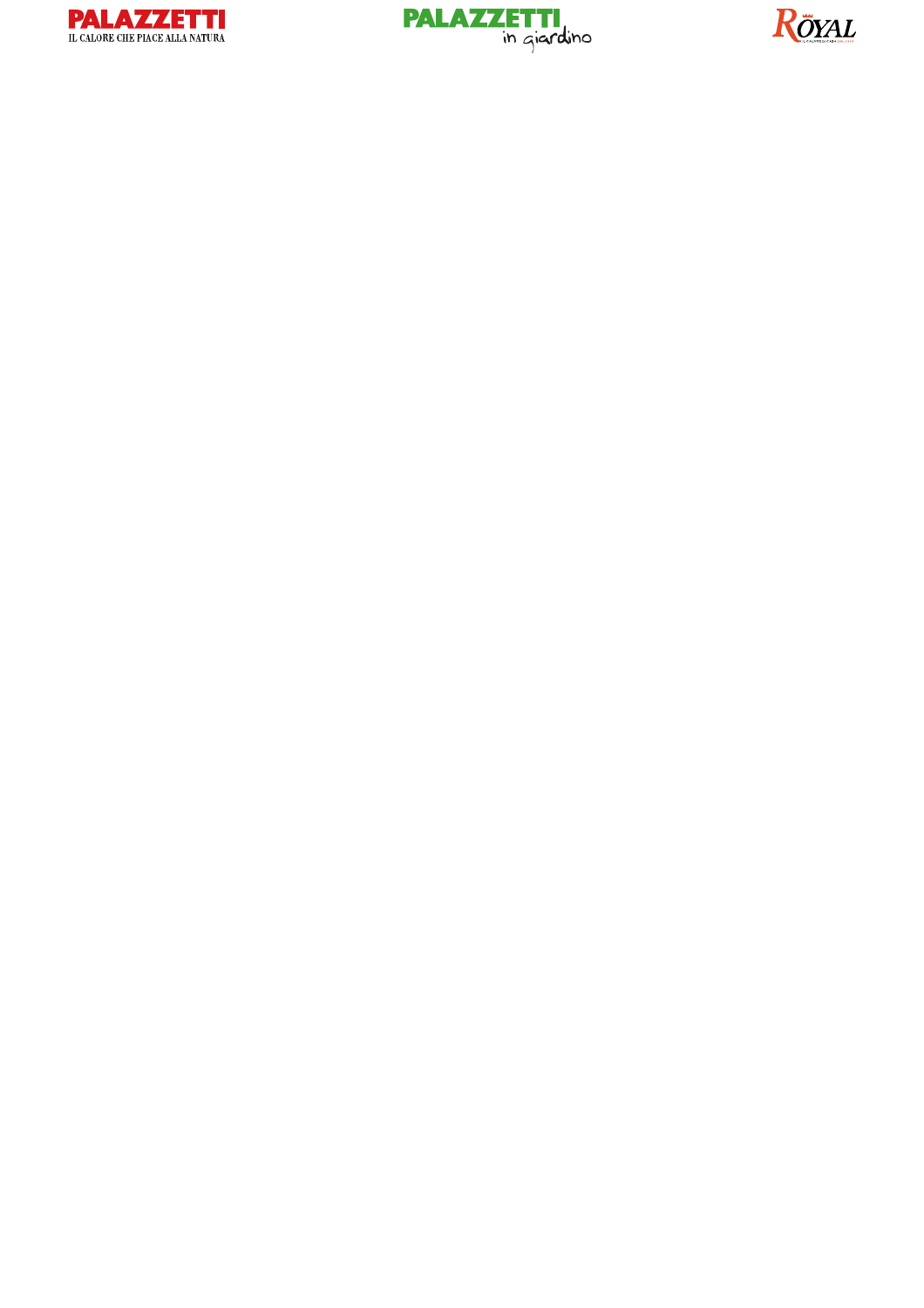## Δ**ήλωση συμμόρφωσης ΕΕ** ΕΙ

Είδος προϊόντος Appliances fired by wood pellets

Κατασκευαστής Γερματιάς του Palazzetti Lelio S.p.A. via Roveredo 103 - 33080 Porcia (PN) tel.: +39 0434922922 - info@palazzetti.it

Σήμα ROYAL

Μοντέλο JADA 8

Σύμφωνα με τα εξής πρότυπα της ΕΕ:

- 2014/30/UE

- 2014/35/UE

- 2017/2102/UE

- 2009/125/EC - 2010/30/UE

Εφαρμόστηκαν τα εξής εναρμονισμένα πρότυπα και/ή κανονισμοί:

#### EMCD: - EN 61000-3-3:2013 + A1:2019 - EN IEC 61000-3-2:2019 - EN 55014-1:2017 + A11:2020 - CISPR 14:2:2015 - IEC 61000-3-3:2013 + AMD1:2017 - IEC 61000-3-2:2018 - CISPR 14-1:2016 - EN 55014-2:2015 EMF: - EN 62233:2008 / EC:2008 - IEC 62233:2005 LVD: - EN 60335-1:2012 + AC:2014 + A11:2014 + A13:2017 + A1:2019 + A2:2019 + A14:2019 - IEC 60335-1:2010 + AMD1:2013 + AMD2:2016 - IEC 60335-2-102:2004 + AMD1:2008 + AMD:2012 - EN 60335-2-102:2007 /A1:2011 ROHS2: - EN 50581

- EN 60335-2-102:2016

Ως κατασκευαστής ή/και εξουσιοδοτημένος αντιπρόσωπος της εταιρείας σε χώρα της ΕΕ, δηλώνεται υπεύθυνα ότι τα προϊόντα συμμορφώνονται με τις βασικές απαιτήσεις που ορίζονται στις προαναφερόμενες Οδηγίες. TÜV Rheinland Energy GmbH

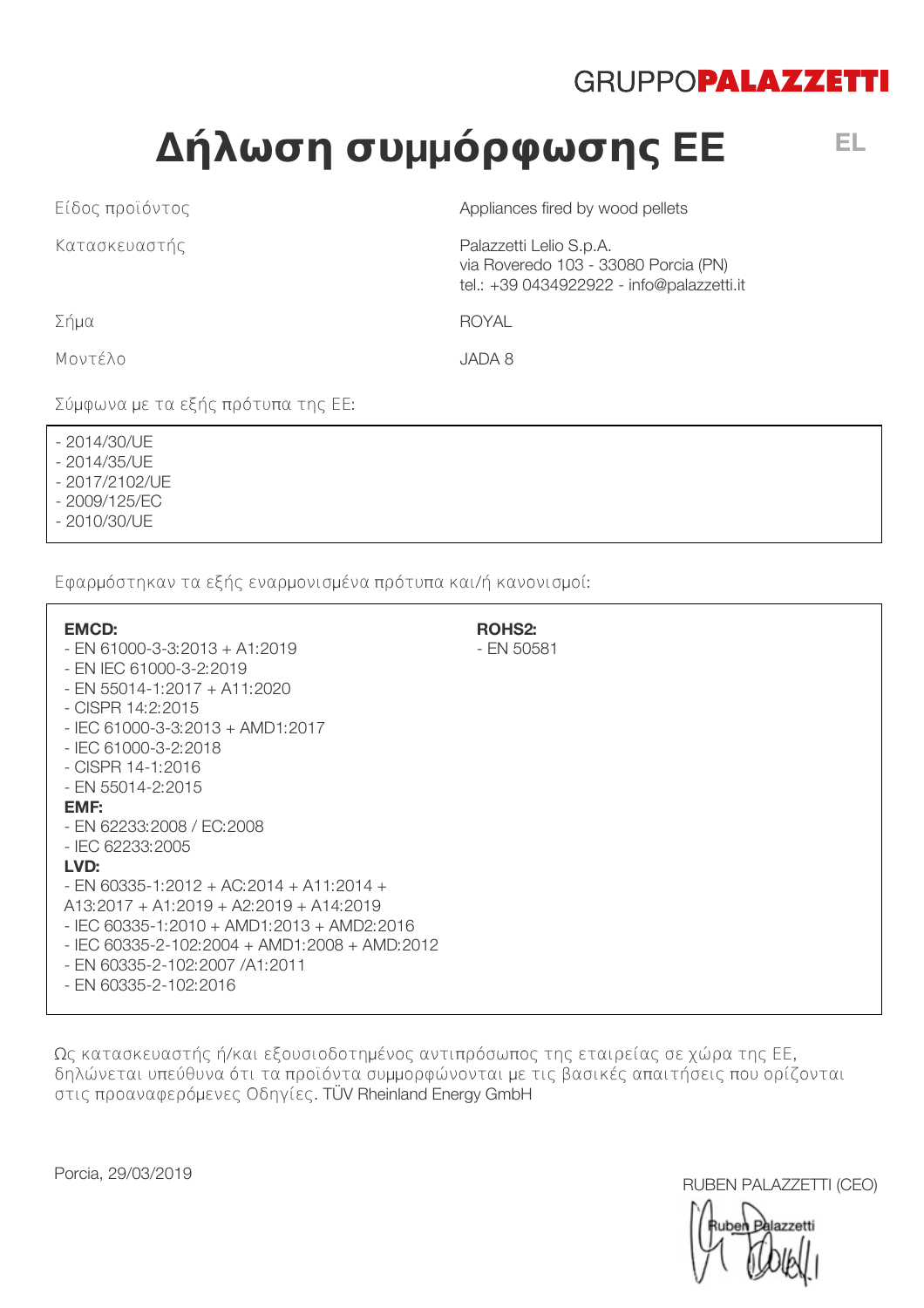



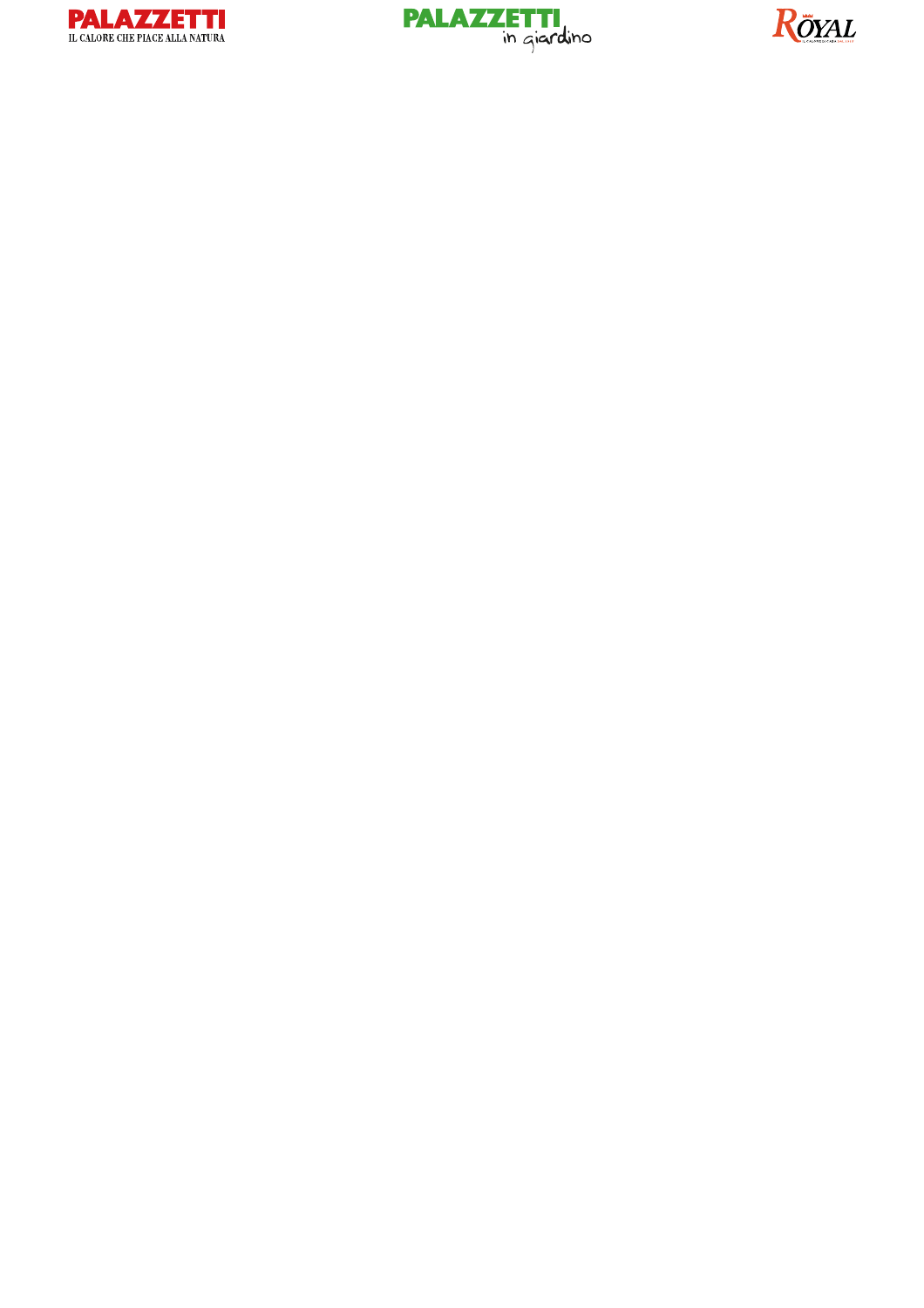### Declaración de conformidad UE ES

| Tipo de producto | Appliances fired by wood pellets                                                                             |
|------------------|--------------------------------------------------------------------------------------------------------------|
| Fabricante       | Palazzetti Lelio S.p.A.<br>via Roveredo 103 - 33080 Porcia (PN)<br>tel.: +39 0434922922 - info@palazzetti.it |
| Marca            | <b>ROYAL</b>                                                                                                 |
| Modelo           | JADA 8                                                                                                       |

De acuerdo con las siguientes directivas de la UE:

- 2014/30/UE - 2014/35/UE - 2017/2102/UE

- 2009/125/EC

- 2010/30/UE

Se han aplicado las siguientes normas armonizadas y / o reglamentaciones:

| <b>EMCD:</b>                                    | <b>ROHS2:</b> |
|-------------------------------------------------|---------------|
| $-$ EN 61000-3-3:2013 + A1:2019                 | - EN 50581    |
| - EN IEC 61000-3-2:2019                         |               |
| - EN 55014-1:2017 + A11:2020                    |               |
| $-$ CISPR 14:2:2015                             |               |
| $-$ IEC 61000-3-3:2013 + AMD1:2017              |               |
| - IEC 61000-3-2:2018                            |               |
| $-$ CISPR 14-1:2016                             |               |
| - EN 55014-2:2015                               |               |
| EMF:                                            |               |
| - EN 62233:2008 / EC:2008                       |               |
| - IEC 62233:2005                                |               |
| LVD:                                            |               |
| $-$ EN 60335-1:2012 + AC:2014 + A11:2014 +      |               |
| $A13:2017 + A1:2019 + A2:2019 + A14:2019$       |               |
| $-$ IEC 60335-1:2010 + AMD1:2013 + AMD2:2016    |               |
| $-$ IEC 60335-2-102:2004 + AMD1:2008 + AMD:2012 |               |
| - EN 60335-2-102:2007 /A1:2011                  |               |
| - EN 60335-2-102:2016                           |               |

Como fabricante y / o representante autorizado de la sociedad dentro de la UE, se declara bajo la propia responsabilidad que los equipos cumplen con los requisitos esenciales establecidos en las Directivas antes mencionadas. TÜV Rheinland Energy GmbH

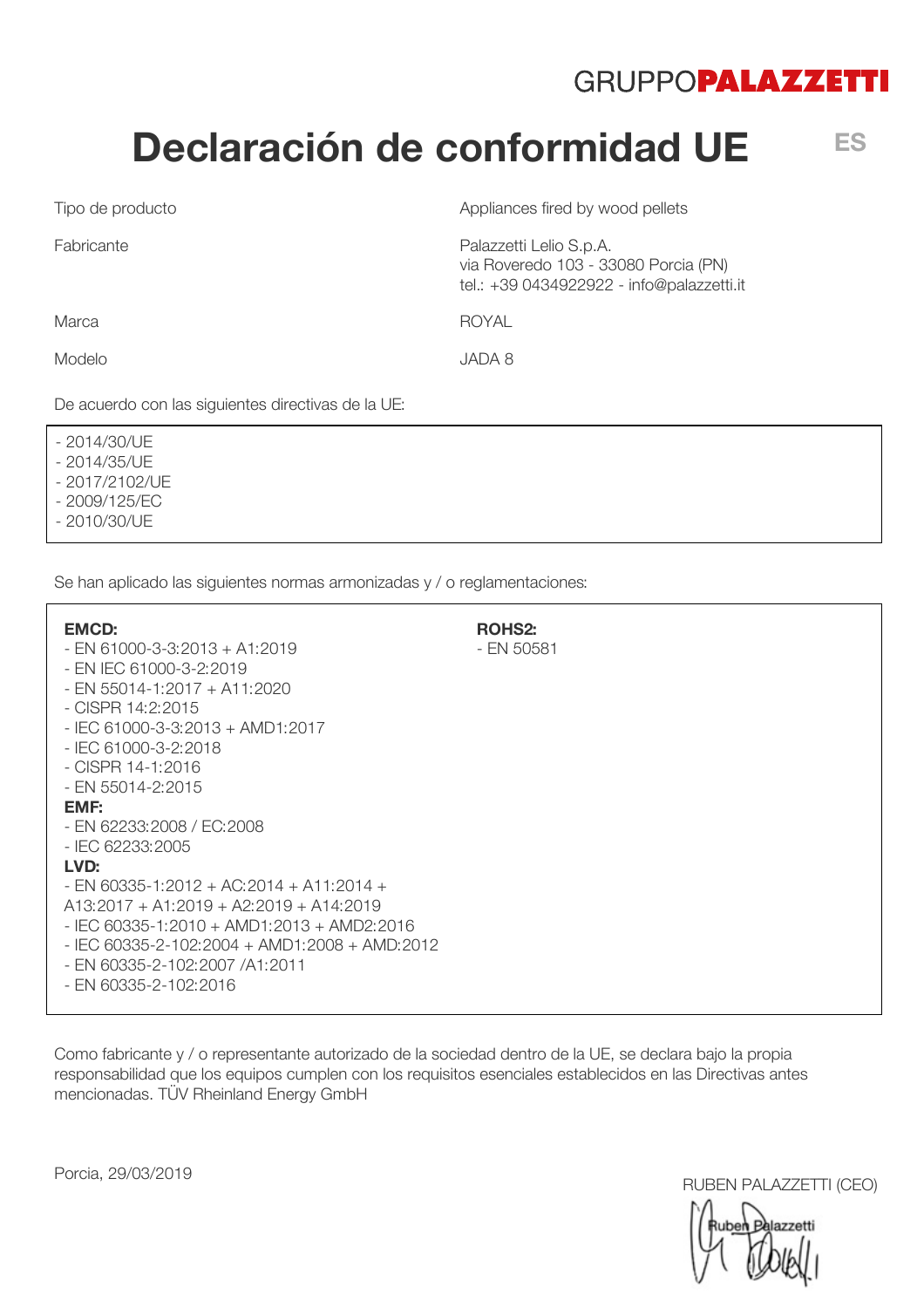



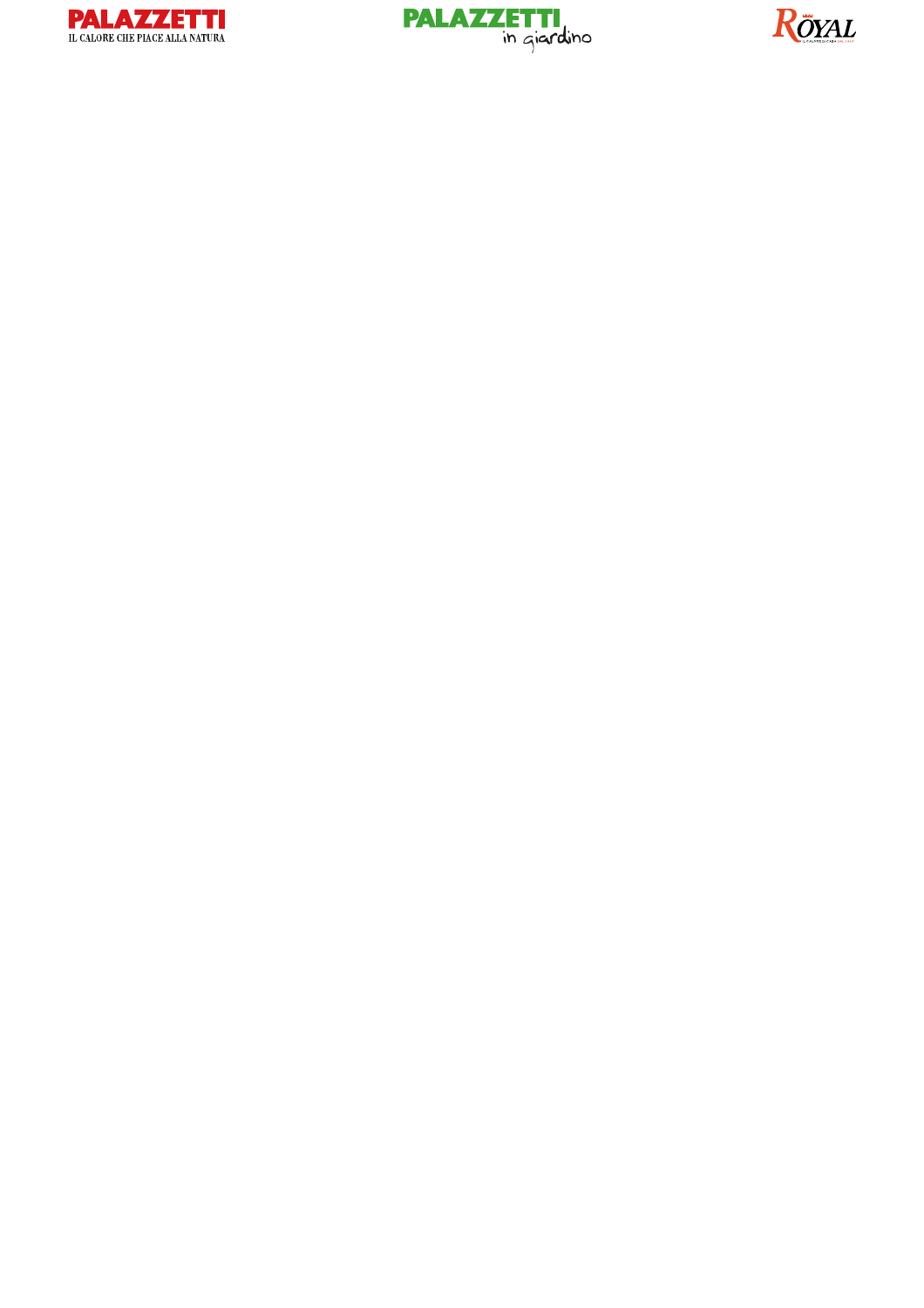### ELi vastavusdeklaratsioon ET

| Toote tüüp | Appliances fired by wood pellets                                                                             |
|------------|--------------------------------------------------------------------------------------------------------------|
| Tootja     | Palazzetti Lelio S.p.A.<br>via Roveredo 103 - 33080 Porcia (PN)<br>tel.: +39 0434922922 - info@palazzetti.it |
| Bränd      | <b>ROYAL</b>                                                                                                 |
| Mudel      | JADA 8                                                                                                       |

Kooskõlas järgmiste EL direktiividega:

- 2014/30/UE - 2014/35/UE

- 2017/2102/UE

- 2009/125/EC

- 2010/30/UE

Kohaldati järgmisi ühtlustatud standardeid ja/või eeskirju:

| <b>EMCD:</b>                                    | <b>ROHS2:</b> |
|-------------------------------------------------|---------------|
| - EN 61000-3-3:2013 + A1:2019                   | - EN 50581    |
| - EN IEC 61000-3-2:2019                         |               |
| $-$ EN 55014-1:2017 + A11:2020                  |               |
| $-$ CISPR 14:2:2015                             |               |
| - IEC 61000-3-3:2013 + AMD1:2017                |               |
| - IEC 61000-3-2:2018                            |               |
| - CISPR 14-1:2016                               |               |
| - EN 55014-2:2015                               |               |
| EMF:                                            |               |
| - EN 62233:2008 / EC:2008                       |               |
| - IEC 62233:2005                                |               |
| LVD:                                            |               |
| $-$ EN 60335-1:2012 + AC:2014 + A11:2014 +      |               |
| $A13:2017 + A1:2019 + A2:2019 + A14:2019$       |               |
| - IEC 60335-1:2010 + AMD1:2013 + AMD2:2016      |               |
| $-$ IEC 60335-2-102:2004 + AMD1:2008 + AMD:2012 |               |
| - EN 60335-2-102:2007 /A1:2011                  |               |
| - EN 60335-2-102:2016                           |               |

Ettevõtte tootja ja/või volitatud esindajana ELis kinnitate te omal vastutusel, et seadmed vastavad eespool nimetatud direktiivide olulistele nõuetele. TÜV Rheinland Energy GmbH

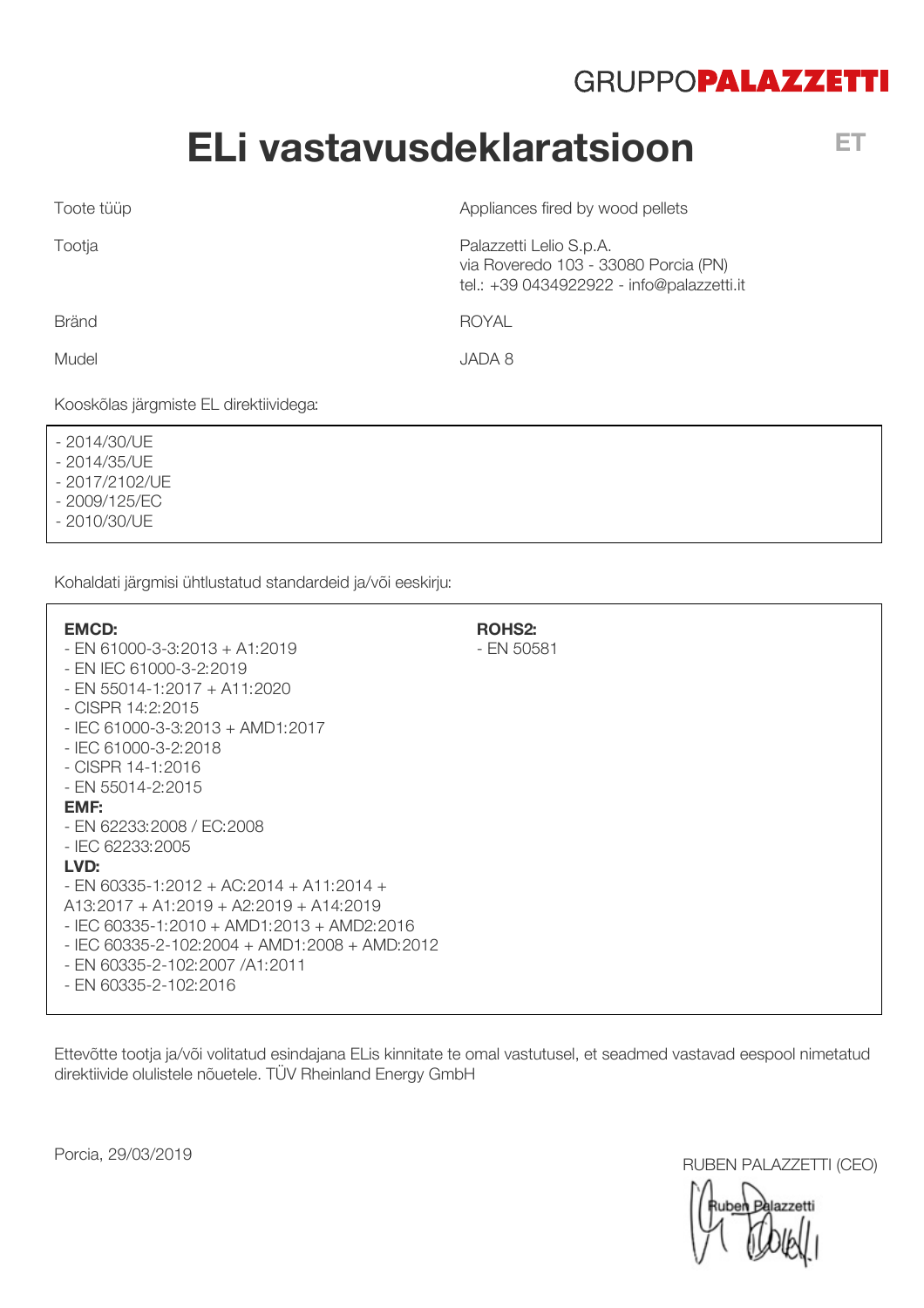



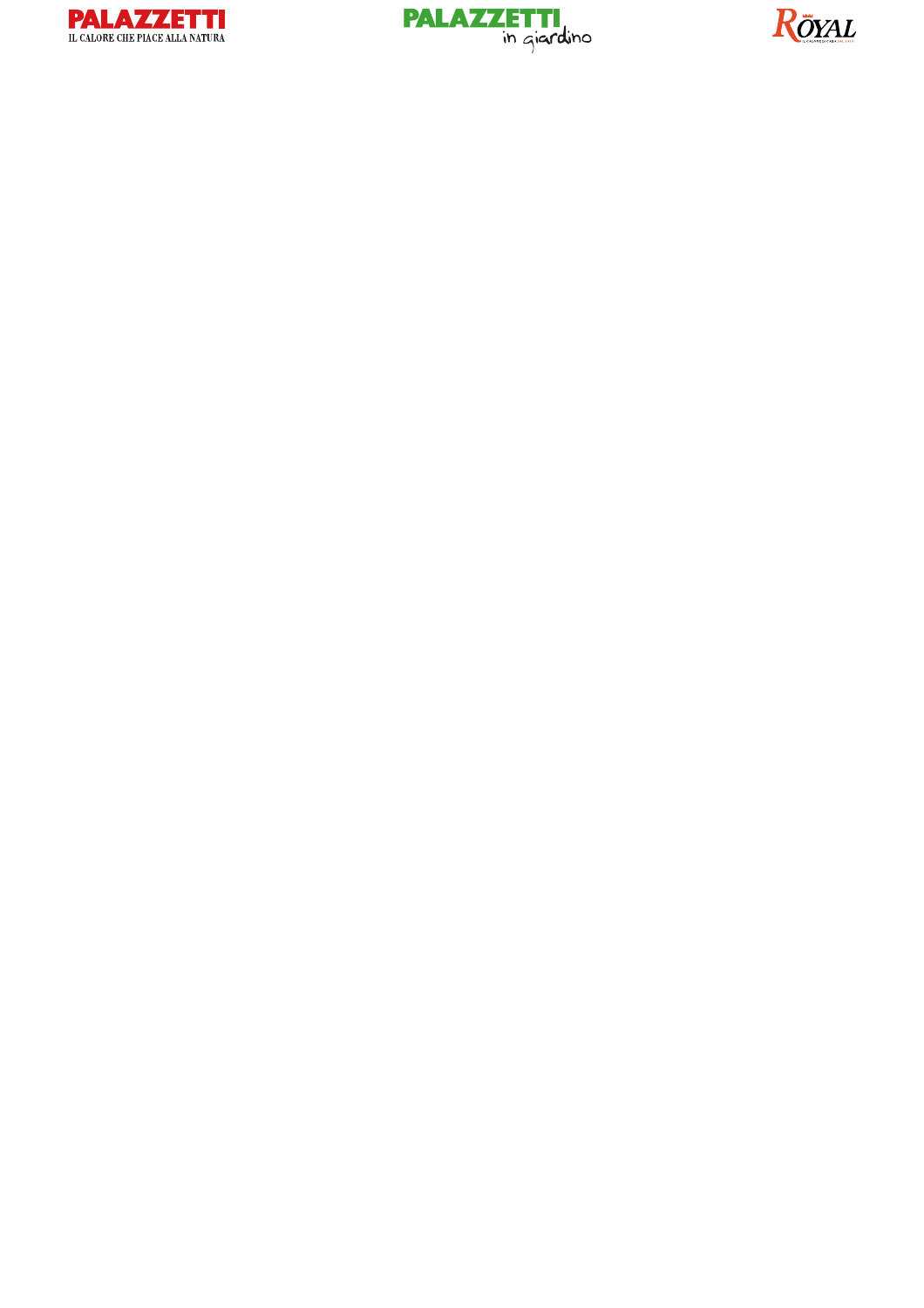### Yhdenmukaisuusilmoitus

Tuotetyyppi Appliances fired by wood pellets

Valmistaja Palazzetti Lelio S.p.A. via Roveredo 103 - 33080 Porcia (PN) tel.: +39 0434922922 - info@palazzetti.it

Merkki ROYAL

Malli JADA 8

Seuraavien EU-direktiivien mukaisesti:

- 2014/30/UE - 2014/35/UE - 2017/2102/UE

- 2009/125/EC

- 2010/30/UE

On sovellettu seuraavaa yhdenmukaistettua lainsäädäntöä ja/tai asetuksia:

| <b>EMCD:</b>                                        | <b>ROHS2:</b> |
|-----------------------------------------------------|---------------|
| - EN 61000-3-3:2013 + A1:2019                       | - EN 50581    |
| - EN IEC 61000-3-2:2019                             |               |
| - EN 55014-1:2017 + A11:2020<br>$-$ CISPR 14:2:2015 |               |
| $-$ IEC 61000-3-3:2013 + AMD1:2017                  |               |
| - IEC 61000-3-2:2018                                |               |
| $-$ CISPR 14-1:2016                                 |               |
| - EN 55014-2:2015                                   |               |
| EMF:                                                |               |
| - EN 62233:2008 / EC:2008                           |               |
| - IEC 62233:2005                                    |               |
| LVD:                                                |               |
| $-$ FN 60335-1:2012 + AC:2014 + A11:2014 +          |               |
| $A13:2017 + A1:2019 + A2:2019 + A14:2019$           |               |
| $-$ IEC 60335-1:2010 + AMD1:2013 + AMD2:2016        |               |
| $-$ IFC 60335-2-102:2004 + AMD1:2008 + AMD:2012     |               |
| - EN 60335-2-102:2007 /A1:2011                      |               |
| - FN 60335-2-102:2016                               |               |

Valmistajana ja/tai yrityksen valtuutettuna edustajana EU:ssa ilmoitamme omalla vastuullamme, että laitteet noudattavat edellä mainittujen direktiivien olennaisia vaatimuksia. TÜV Rheinland Energy GmbH

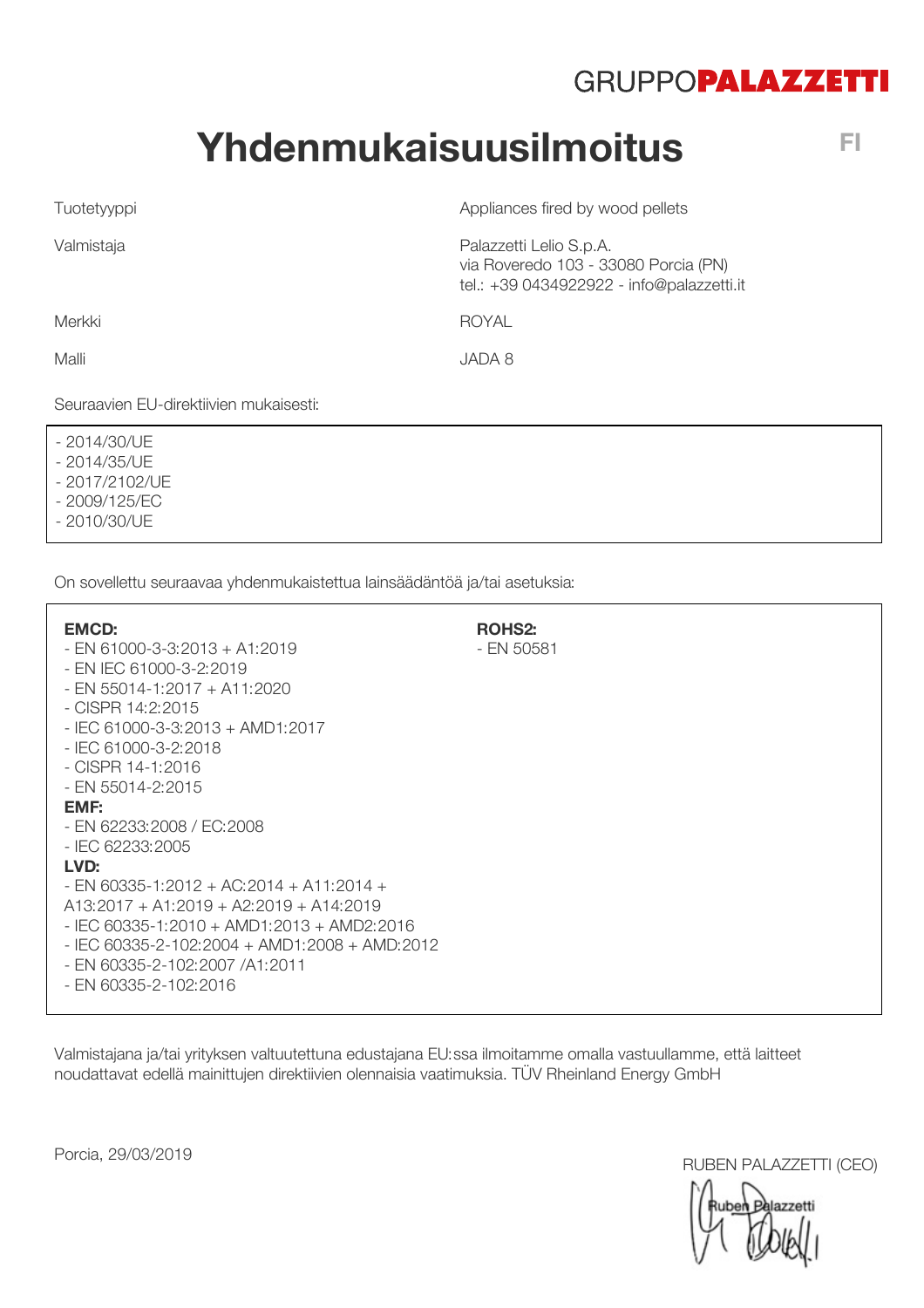



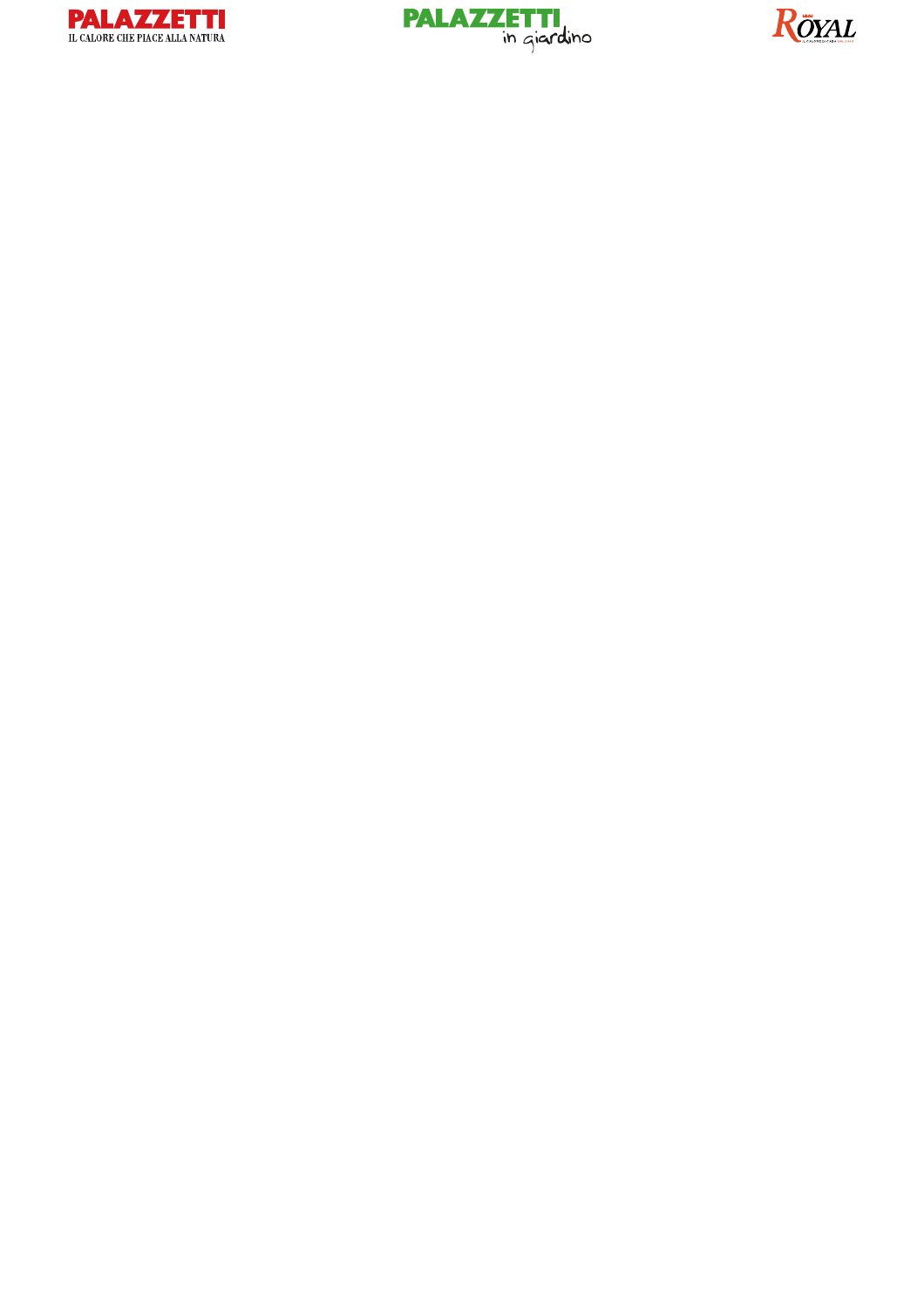### Déclaration de Conformité UE FR

Type de produit Type de produit and the control of the Appliances fired by wood pellets Fabricant Palazzetti Lelio S.p.A. via Roveredo 103 - 33080 Porcia (PN) tel.: +39 0434922922 - info@palazzetti.it Marquage ROYAL Modèle JADA 8

Conformément aux norme de l'UE suivantes:

- 2014/30/UE - 2014/35/UE

- 2017/2102/UE

- 2009/125/EC - 2010/30/UE

Nous avons appliqué les normes harmonisées et/ou les règlements suivants :

| EMCD:<br>$-$ FN 61000-3-3:2013 + A1:2019<br>- EN IEC 61000-3-2:2019<br>- EN 55014-1:2017 + A11:2020<br>- CISPR 14:2:2015<br>$-$ IEC 61000-3-3:2013 + AMD1:2017<br>- IEC 61000-3-2:2018 | <b>ROHS2:</b><br>- EN 50581 |
|----------------------------------------------------------------------------------------------------------------------------------------------------------------------------------------|-----------------------------|
| - CISPR 14-1:2016                                                                                                                                                                      |                             |
| - EN 55014-2:2015<br>EMF:                                                                                                                                                              |                             |
| - EN 62233:2008 / EC:2008<br>- IEC 62233:2005                                                                                                                                          |                             |
| LVD:                                                                                                                                                                                   |                             |
| $-$ EN 60335-1:2012 + AC:2014 + A11:2014 +                                                                                                                                             |                             |
| $A13:2017 + A1:2019 + A2:2019 + A14:2019$                                                                                                                                              |                             |
| $-$ IEC 60335-1:2010 + AMD1:2013 + AMD2:2016<br>$-$ IEC 60335-2-102:2004 + AMD1:2008 + AMD:2012                                                                                        |                             |
| - EN 60335-2-102:2007 /A1:2011                                                                                                                                                         |                             |
| - FN 60335-2-102:2016                                                                                                                                                                  |                             |

En qualité de fabricant et/ou de représentant autorisé de la société au sein de l'UE, nous déclarons sous notre propre responsabilité, que les appareils sont conformes aux exigences essentielles prévues dans les Directives susmentionnées. TÜV Rheinland Energy GmbH

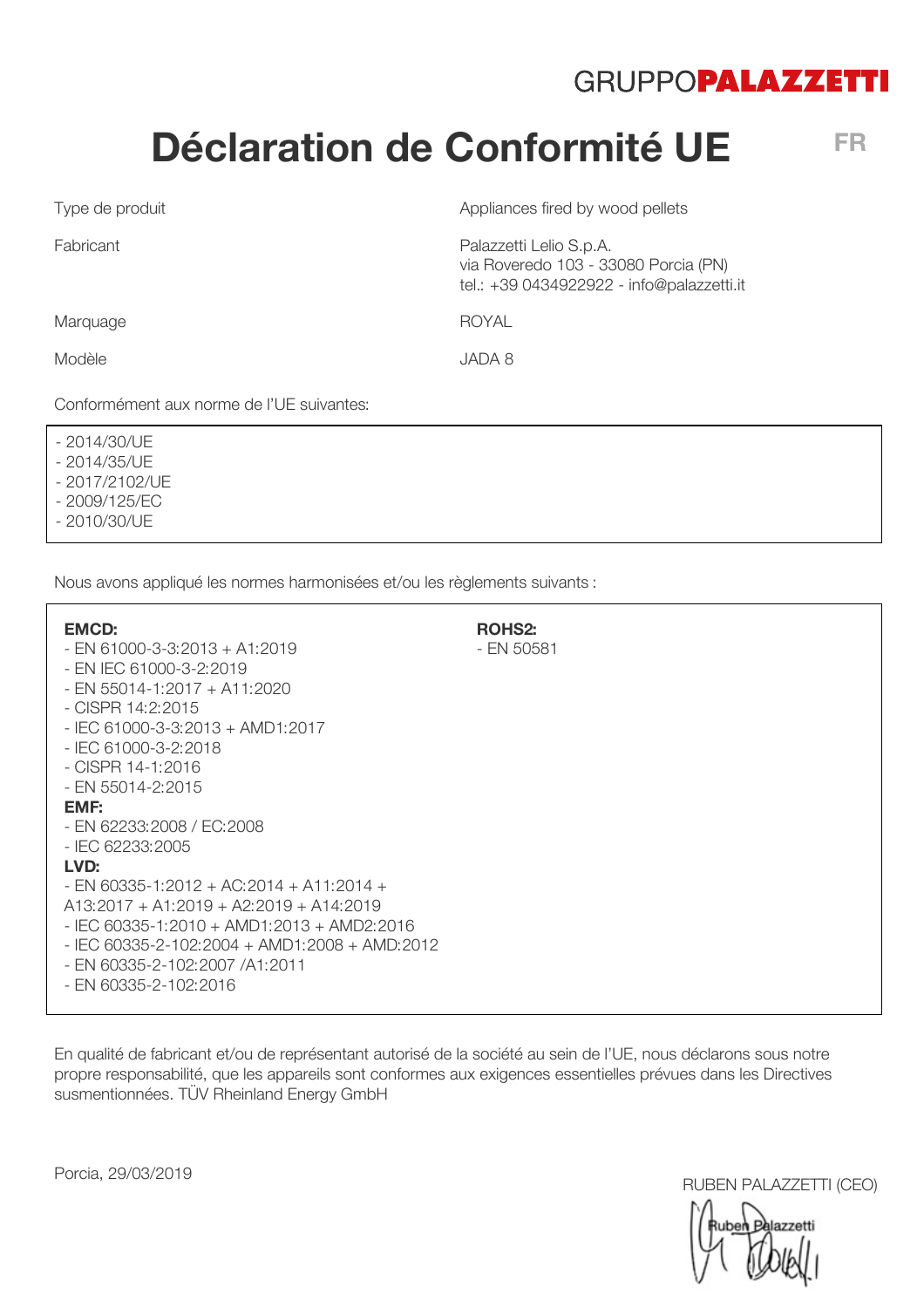



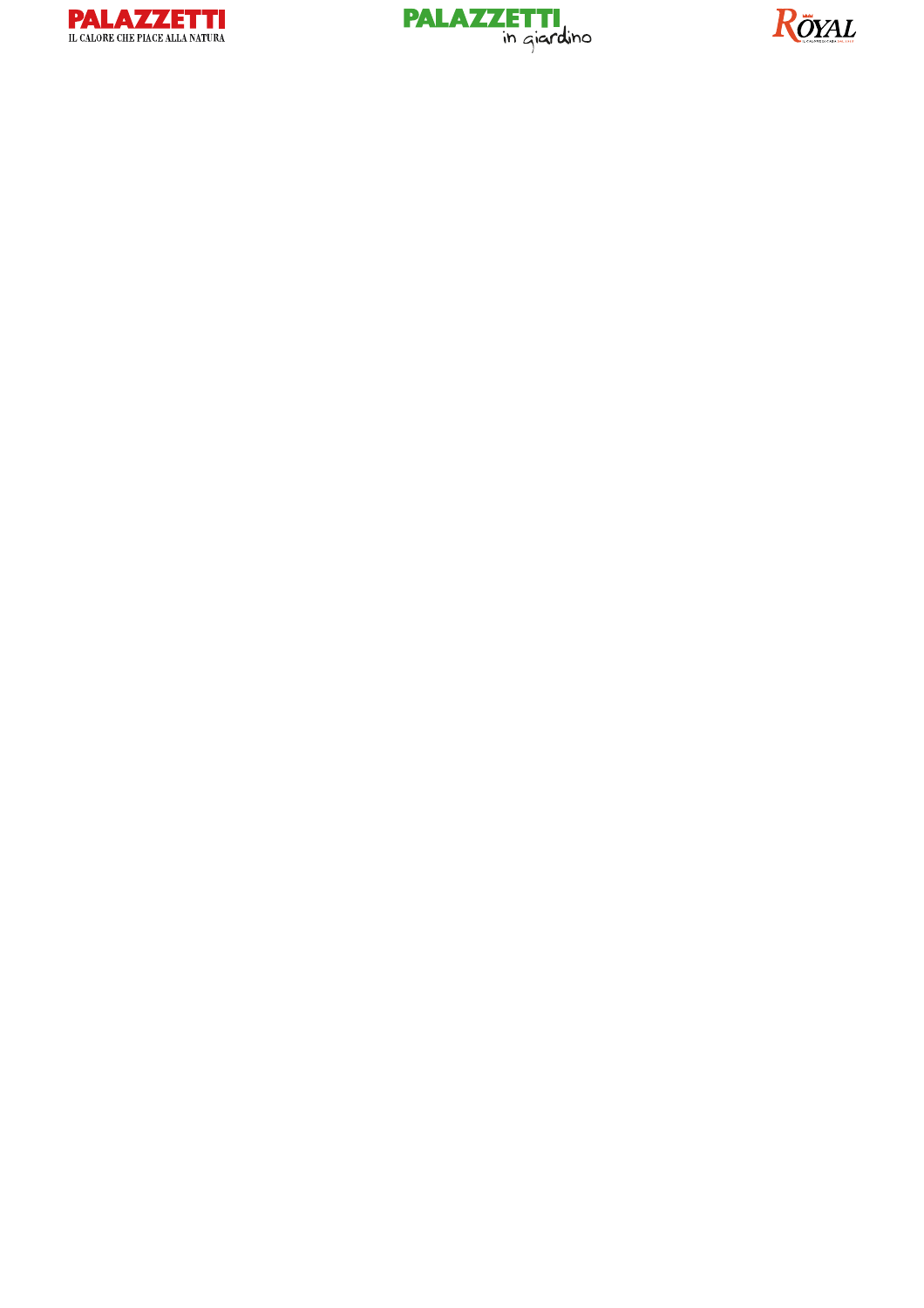

### Izjava o sukladnosti EU KRR

| Appliances fired by wood pellets<br>Vrsta proizvoda |                                                                                                              |
|-----------------------------------------------------|--------------------------------------------------------------------------------------------------------------|
| Proizvođač                                          | Palazzetti Lelio S.p.A.<br>via Roveredo 103 - 33080 Porcia (PN)<br>tel.: +39 0434922922 - info@palazzetti.it |
| Robna marka                                         | ROYAL                                                                                                        |
| Model                                               | JADA 8                                                                                                       |
|                                                     |                                                                                                              |

U skladu sa sljedećim zakonodavstvom EU-a:

- 2014/30/UE

- 2014/35/UE

- 2017/2102/UE

- 2009/125/EC

- 2010/30/UE

Primjenjeni su sljedeći usklađeni propisi/pravilnici:

| <b>EMCD:</b>                                    | <b>ROHS2:</b> |
|-------------------------------------------------|---------------|
| - EN 61000-3-3:2013 + A1:2019                   | - EN 50581    |
| - EN IEC 61000-3-2:2019                         |               |
| $-$ EN 55014-1:2017 + A11:2020                  |               |
| $-$ CISPR 14:2:2015                             |               |
| - IEC 61000-3-3:2013 + AMD1:2017                |               |
| - IEC 61000-3-2:2018                            |               |
| $-$ CISPR 14-1:2016                             |               |
| - EN 55014-2:2015                               |               |
| EMF:                                            |               |
| - EN 62233:2008 / EC:2008                       |               |
| - IEC 62233:2005                                |               |
| LVD:                                            |               |
| $-$ FN 60335-1:2012 + AC:2014 + A11:2014 +      |               |
| $A13:2017 + A1:2019 + A2:2019 + A14:2019$       |               |
| $-$ IEC 60335-1:2010 + AMD1:2013 + AMD2:2016    |               |
| $-$ IEC 60335-2-102:2004 + AMD1:2008 + AMD:2012 |               |
| - EN 60335-2-102:2007 / A1:2011                 |               |
| - EN 60335-2-102:2016                           |               |

U svojstvu proizvođača i/ili zastupnika društva u sklopu EU-a, izjavljuje se pod vlastitom odgovornošću da su uređaji u skladu s bitnim uvjetima propisanim gore navedenim Direktivama. TÜV Rheinland Energy GmbH

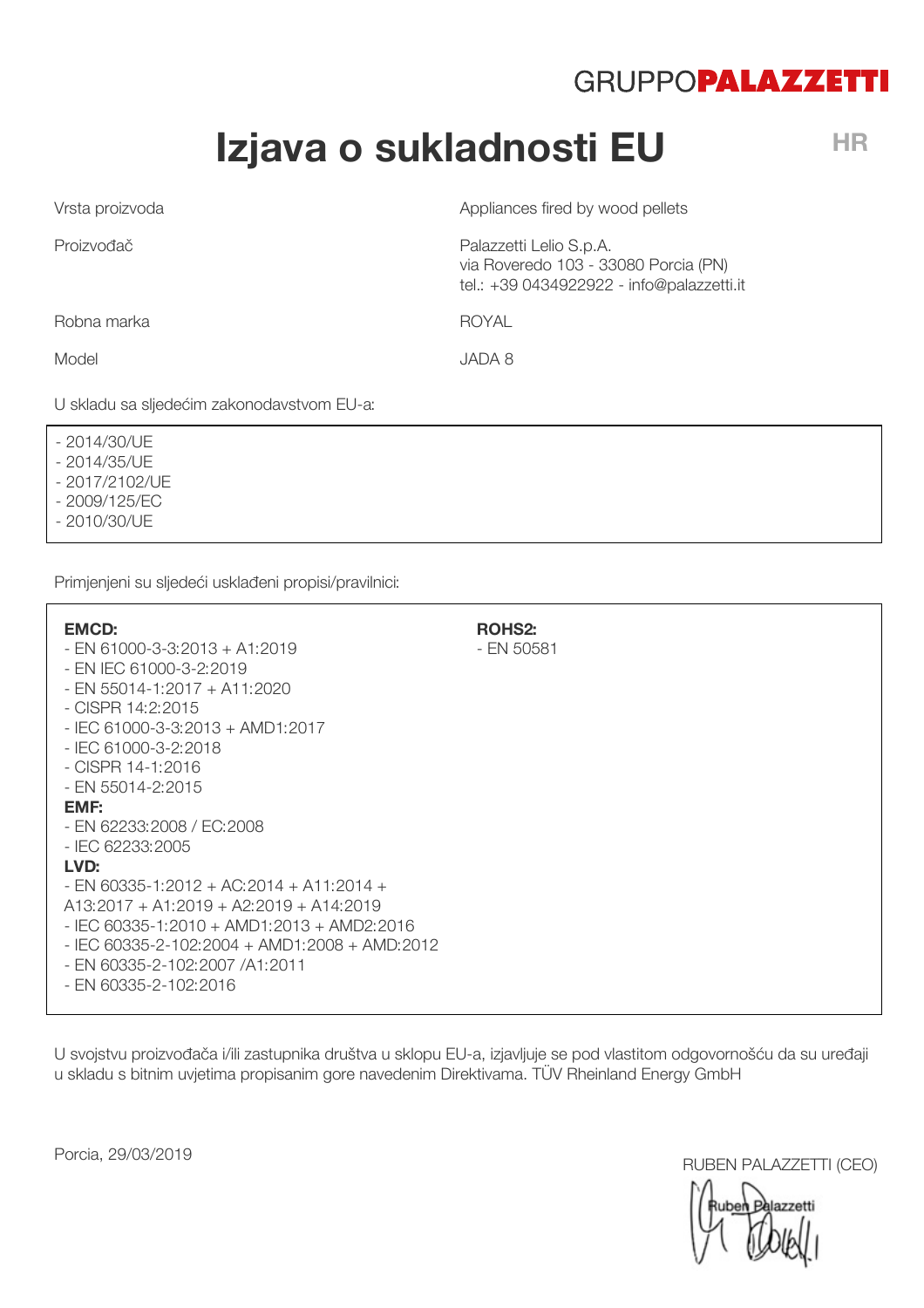



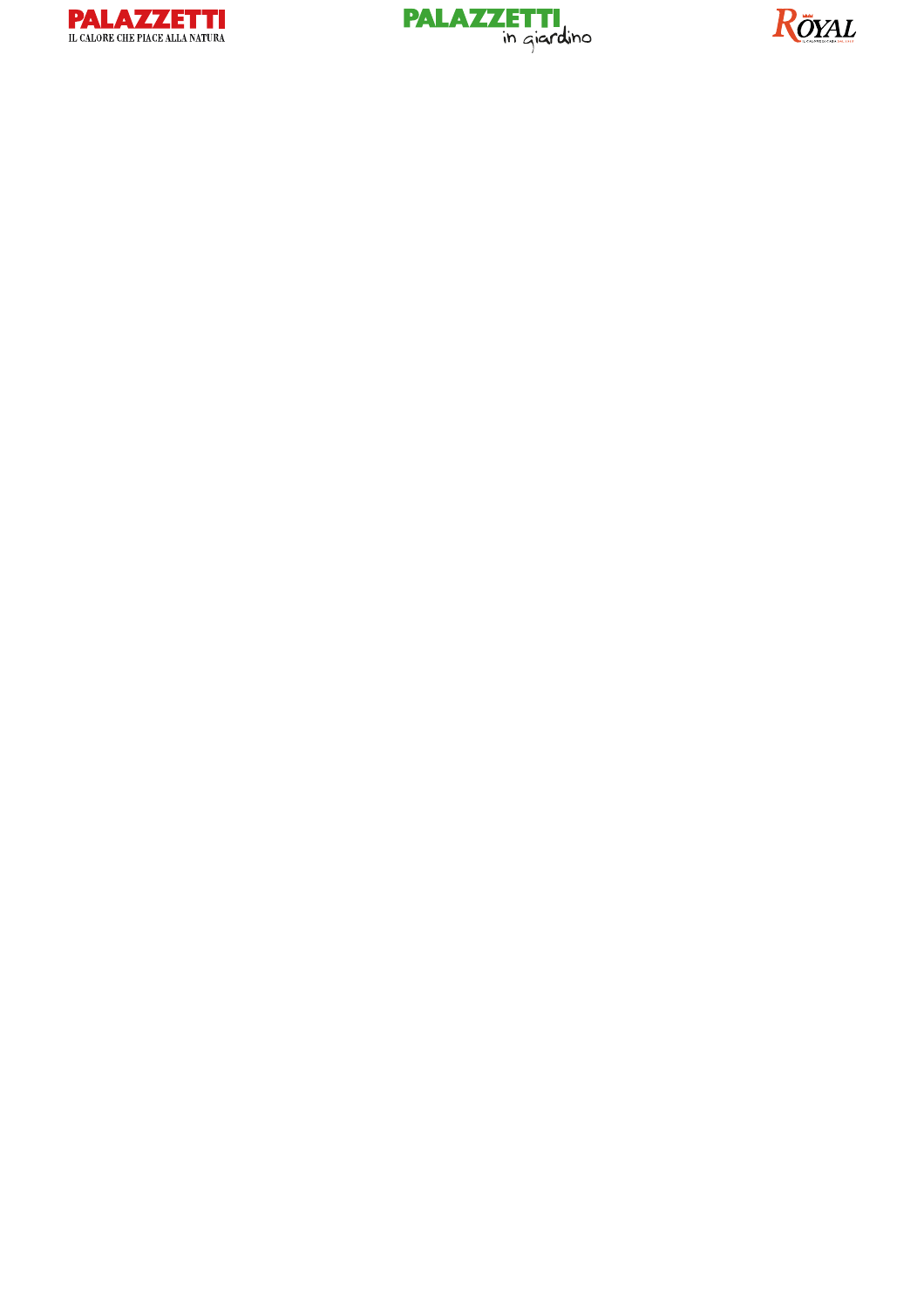## Megfelelőségi nyilatkozat EU **HU**

A termék típusa  $\blacksquare$  Appliances fired by wood pellets

Gyártó Palazzetti Lelio S.p.A. via Roveredo 103 - 33080 Porcia (PN) tel.: +39 0434922922 - info@palazzetti.it

Márka **Marka Royalama a Chuidh an Comhair** Royala

Modell JADA 8

Az alábbi EU irányelvekkel összhangban:

- 2014/30/UE - 2014/35/UE - 2017/2102/UE

- 2009/125/EC

- 2010/30/UE

Az alábbi harmonizált szabványokat és/vagy szabályokat alkalmazták:

| EMCD:                                           | <b>ROHS2:</b> |
|-------------------------------------------------|---------------|
| - EN 61000-3-3:2013 + A1:2019                   | - EN 50581    |
| - EN IEC 61000-3-2:2019                         |               |
| - EN 55014-1:2017 + A11:2020                    |               |
| - CISPR 14:2:2015                               |               |
| - IEC 61000-3-3:2013 + AMD1:2017                |               |
| - IEC 61000-3-2:2018                            |               |
| - CISPR 14-1:2016                               |               |
| - EN 55014-2:2015                               |               |
| EMF:                                            |               |
| - EN 62233:2008 / EC:2008                       |               |
| - IEC 62233:2005                                |               |
| LVD:                                            |               |
| $-$ EN 60335-1:2012 + AC:2014 + A11:2014 +      |               |
| $A13:2017 + A1:2019 + A2:2019 + A14:2019$       |               |
| $-$ IEC 60335-1:2010 + AMD1:2013 + AMD2:2016    |               |
| $-$ IEC 60335-2-102:2004 + AMD1:2008 + AMD:2012 |               |
| - EN 60335-2-102:2007 /A1:2011                  |               |
| - EN 60335-2-102:2016                           |               |

A gyártó és/vagy az Európai Unión belüli vállalat képviselői minőségében felelőssége tudatában kijelenti, hogy a készülékek megfelelnek a fent említett Irányelvekben előírt alapvető követelményeknek. TÜV Rheinland Energy GmbH

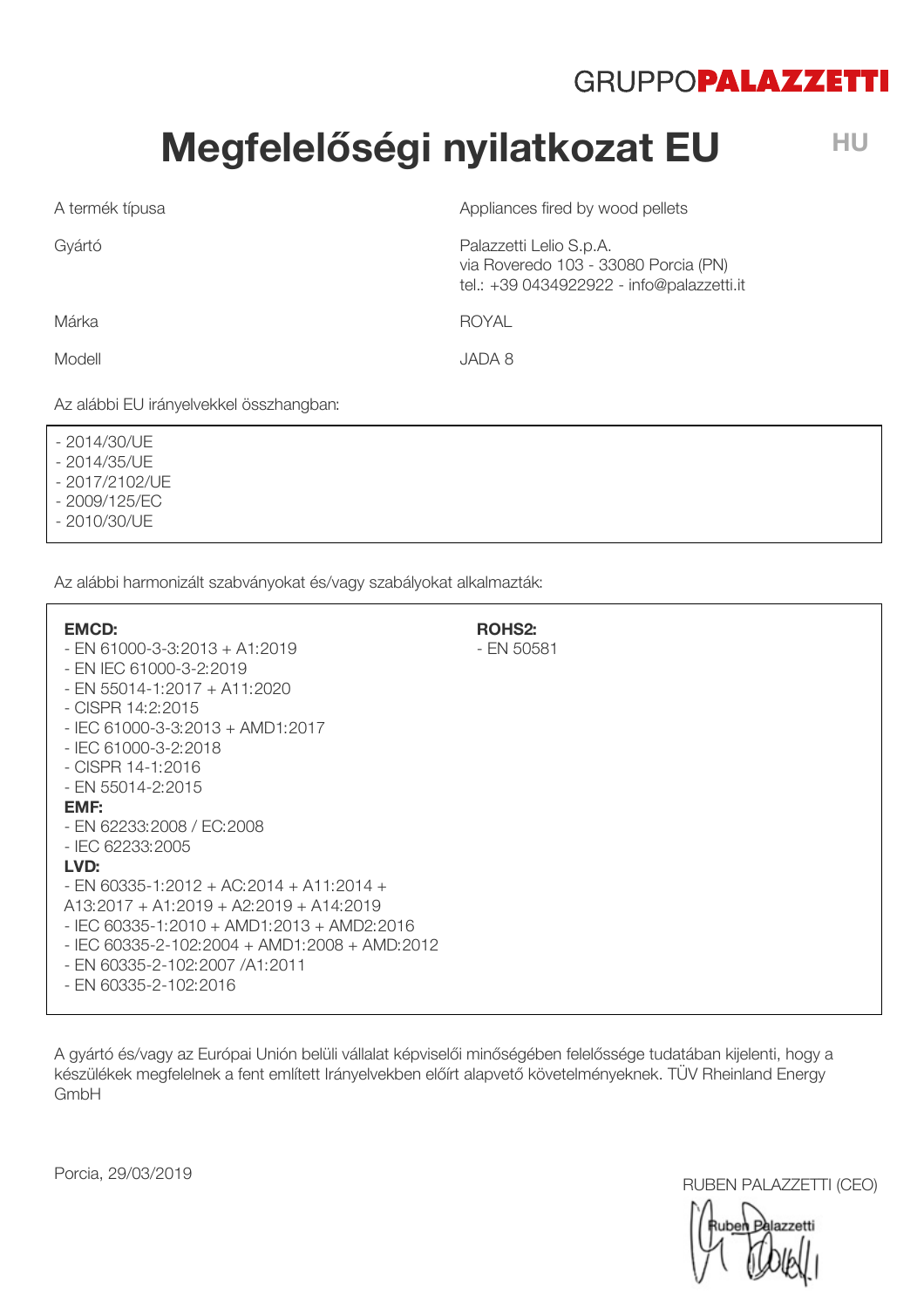



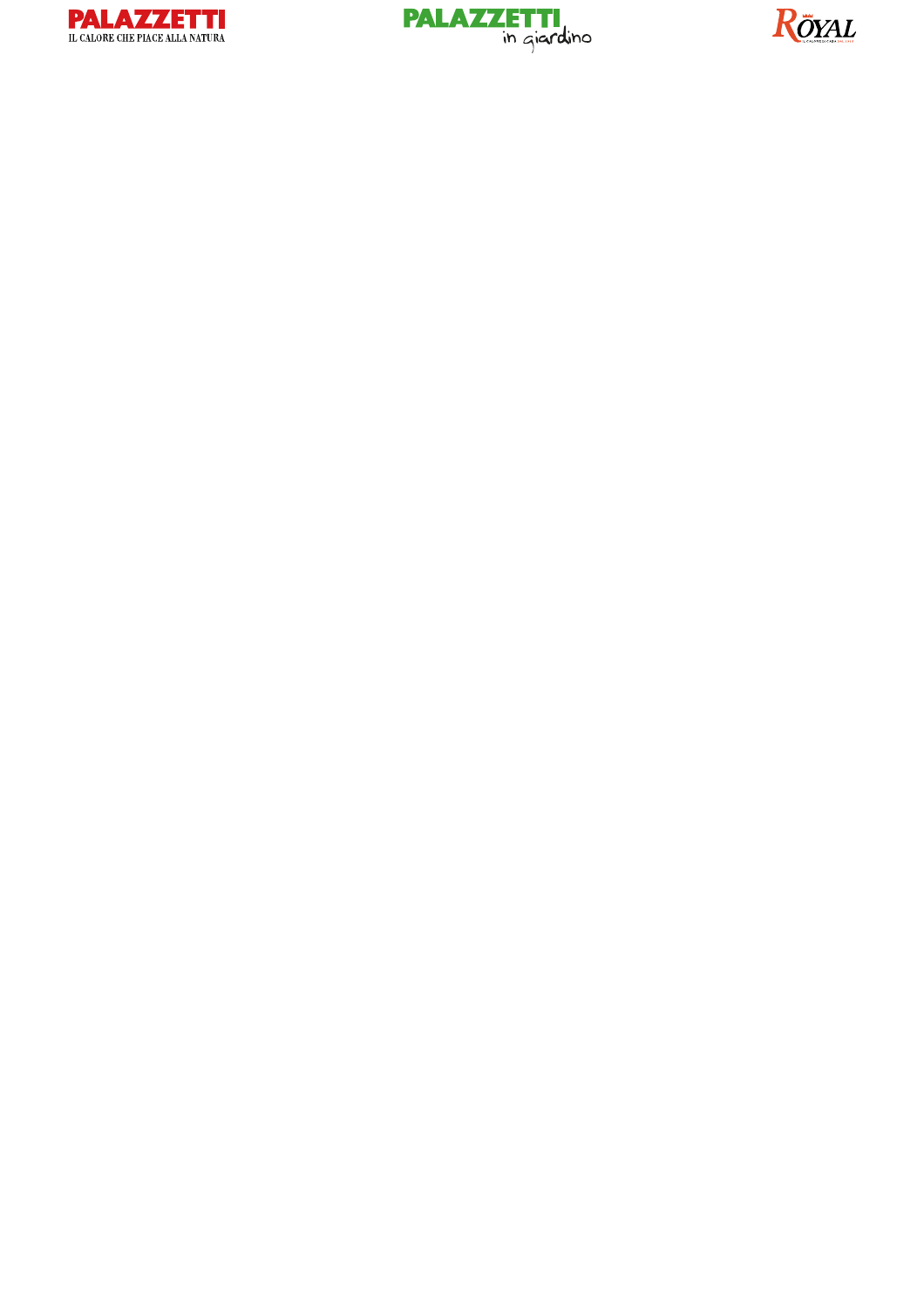## Dearbhú Comhréireachta an AE GA

Cineál táirge Appliances fired by wood pellets

Léiritheoir **Malazzetti** Lelio S.p.A. via Roveredo 103 - 33080 Porcia (PN) tel.: +39 0434922922 - info@palazzetti.it

Marc **March 2018 March 2018 ROYAL** 

Samhail JADA 8

A rèir stiùiridhean an AE a leanas:

- 2014/30/UE

- 2014/35/UE

- 2017/2102/UE

- 2009/125/EC

- 2010/30/UE

Cuireadh na caighdeáin agus / nó na rialacháin chomhchuibhithe seo a leanas i bhfeidhm:

| <b>EMCD:</b><br>- EN 61000-3-3:2013 + A1:2019<br>- EN IEC 61000-3-2:2019 | <b>ROHS2:</b><br>- EN 50581 |
|--------------------------------------------------------------------------|-----------------------------|
| $-$ EN 55014-1:2017 + A11:2020                                           |                             |
| $-$ CISPR 14:2:2015                                                      |                             |
| $-$ IFC 61000-3-3:2013 + AMD1:2017                                       |                             |
| - IEC 61000-3-2:2018                                                     |                             |
| - CISPR 14-1:2016                                                        |                             |
| $-$ FN 55014-2:2015                                                      |                             |
| EMF:                                                                     |                             |
| - EN 62233:2008 / EC:2008                                                |                             |
| - IFC 62233:2005                                                         |                             |
| LVD:<br>$-$ FN 60335-1:2012 + AC:2014 + A11:2014 +                       |                             |
| $A13:2017 + A1:2019 + A2:2019 + A14:2019$                                |                             |
| $-$ IEC 60335-1:2010 + AMD1:2013 + AMD2:2016                             |                             |
| - IEC 60335-2-102:2004 + AMD1:2008 + AMD:2012                            |                             |
| - EN 60335-2-102:2007 /A1:2011                                           |                             |

- EN 60335-2-102:2016

Mar mhonaróir agus / nó ionadaí údaraithe de chuid na cuideachta laistigh den AE, dearbhaíonn tú faoi do fhreagracht féin go gcomhlíonann na feistí na ceanglais riachtanacha atá leagtha amach sna Treoracha thuasluaite. TÜV Rheinland Energy GmbH

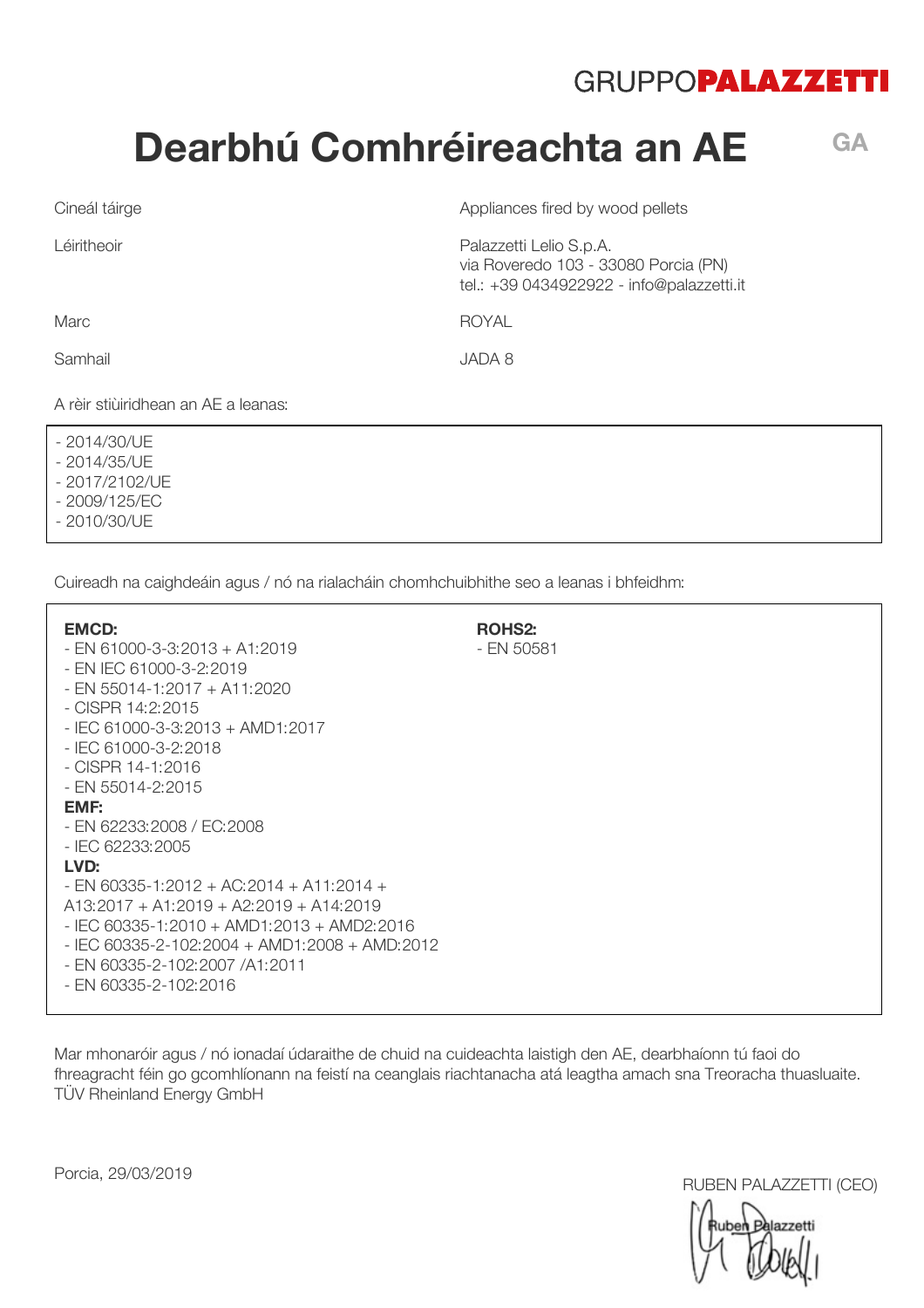



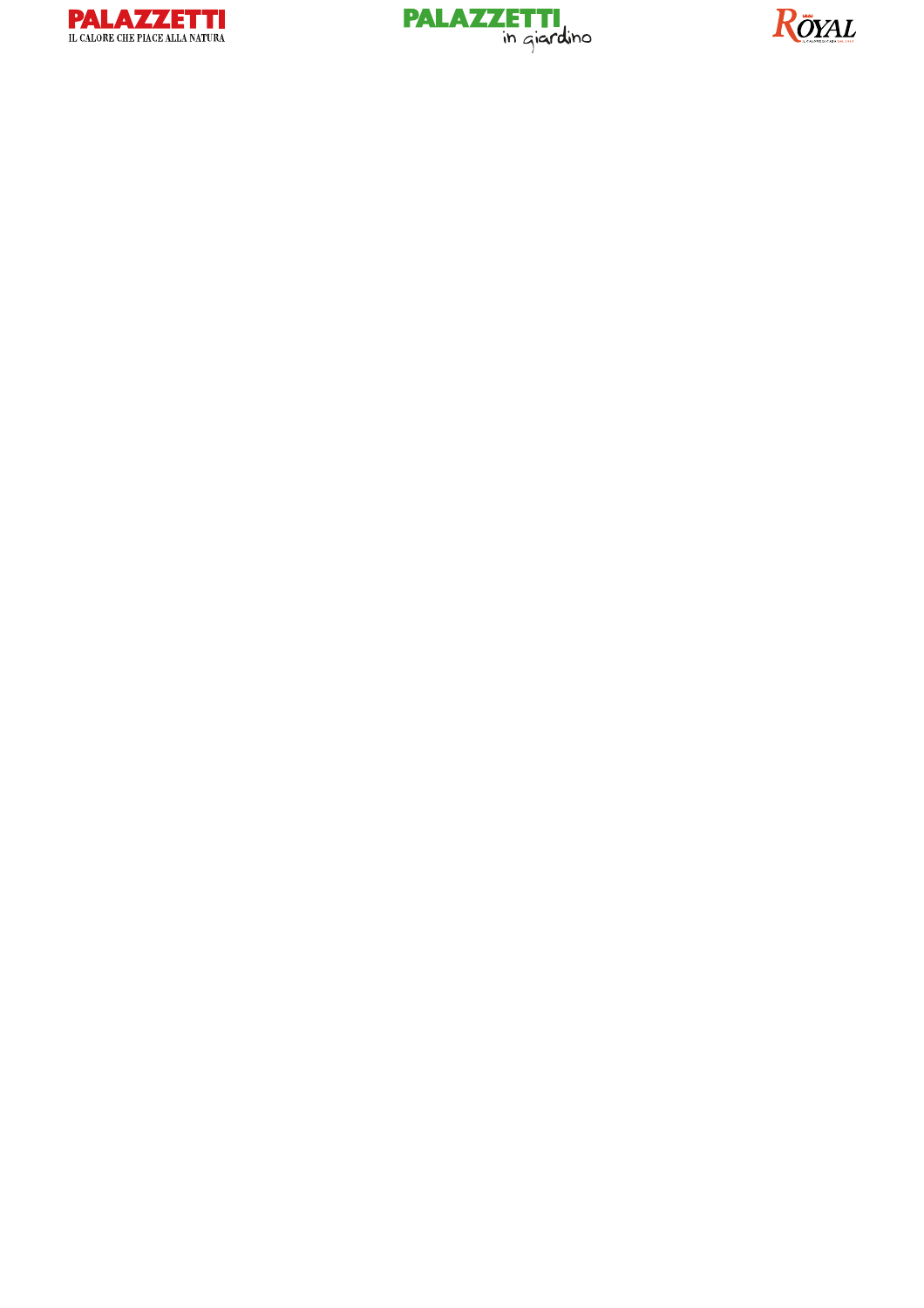### ES atitikties deklaracija FIT

| Produkto rūšis | Appliances fired by wood pellets                                                                             |  |
|----------------|--------------------------------------------------------------------------------------------------------------|--|
| Gamintojas     | Palazzetti Lelio S.p.A.<br>via Roveredo 103 - 33080 Porcia (PN)<br>tel.: +39 0434922922 - info@palazzetti.it |  |
| Ženklas        | <b>ROYAL</b>                                                                                                 |  |
| <b>Modelis</b> | JADA 8                                                                                                       |  |

Pagal šias ES direktyvas:

- 2014/30/UE

- 2014/35/UE

- 2017/2102/UE - 2009/125/EC

- 2010/30/UE

Buvo taikomi šie suderinti standartai ir (arba) reglamentai:

| <b>EMCD:</b>                                  | <b>ROHS2:</b> |
|-----------------------------------------------|---------------|
| - EN 61000-3-3:2013 + A1:2019                 | - EN 50581    |
| - EN IEC 61000-3-2:2019                       |               |
| $-$ EN 55014-1:2017 + A11:2020                |               |
| $-$ CISPR 14:2:2015                           |               |
| $-$ IEC 61000-3-3:2013 + AMD1:2017            |               |
| - IEC 61000-3-2:2018                          |               |
| - CISPR 14-1:2016                             |               |
| - EN 55014-2:2015                             |               |
| EMF:                                          |               |
| - EN 62233:2008 / EC:2008                     |               |
| - IEC 62233:2005                              |               |
| LVD:                                          |               |
| $-$ FN 60335-1:2012 + AC:2014 + A11:2014 +    |               |
| $A13:2017 + A1:2019 + A2:2019 + A14:2019$     |               |
| $-$ IEC 60335-1:2010 + AMD1:2013 + AMD2:2016  |               |
| - IEC 60335-2-102:2004 + AMD1:2008 + AMD:2012 |               |
| - EN 60335-2-102:2007 /A1:2011                |               |
| - EN 60335-2-102:2016                         |               |

Kaip gamintojas ir (arba) įgaliotasis bendrovės atstovas ES, jūs savo atsakomybe pareiškiate, kad prietaisai atitinka pagrindinius reikalavimus, išdėstytus minėtose direktyvose. TÜV Rheinland Energy GmbH

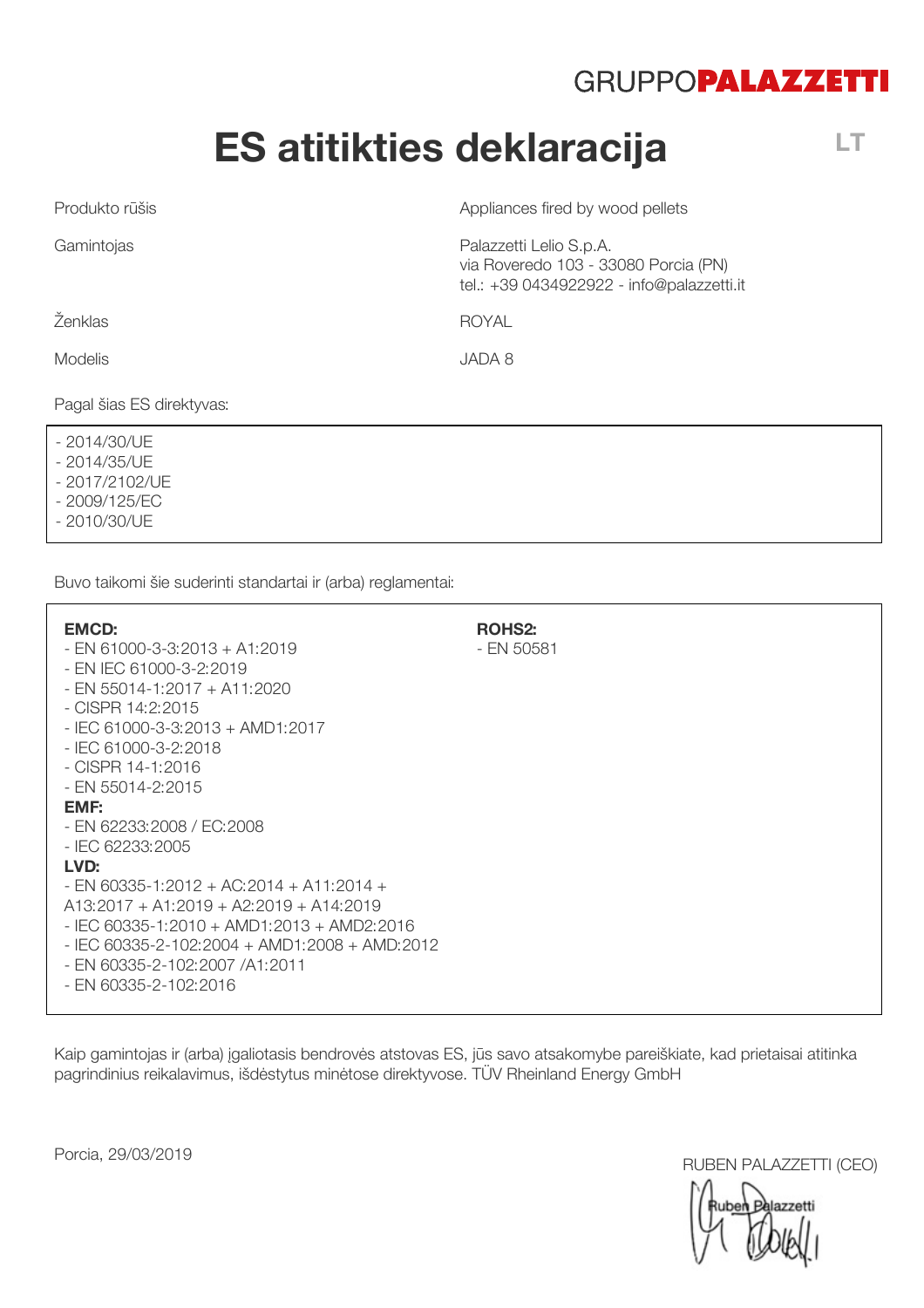



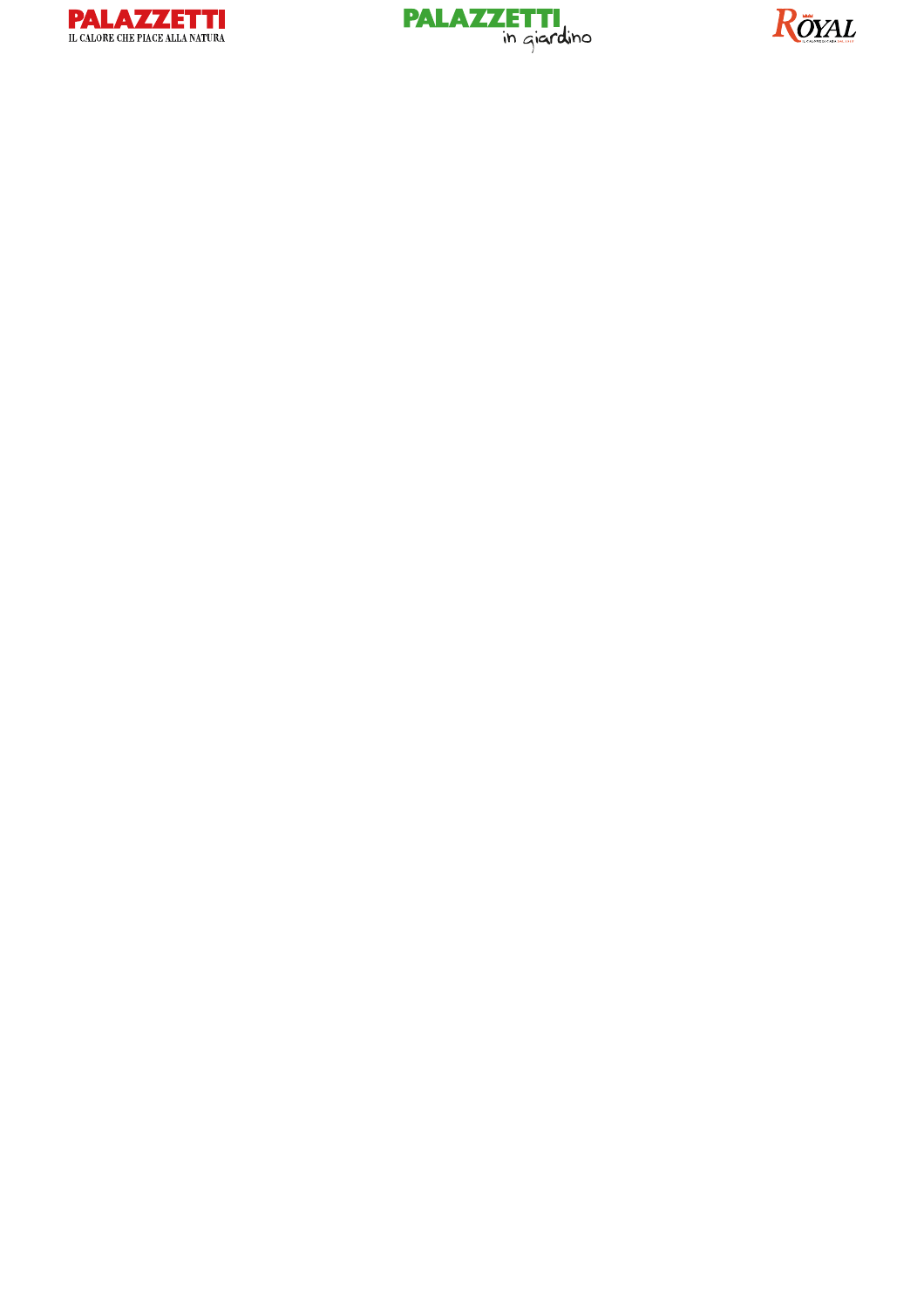### ES atbilstības deklarācija  $L_V$

Produkta veids **Appliances** fired by wood pellets Ražotājs Palazzetti Lelio S.p.A. via Roveredo 103 - 33080 Porcia (PN) tel.: +39 0434922922 - info@palazzetti.it Zīmols ROYAL

Saskaņā ar šādām ES direktīvām:

- 2014/30/UE

- 2014/35/UE

- 2017/2102/UE

- 2009/125/EC

- 2010/30/UE

Ir piemēroti šādi saskaņotie standarti un/vai noteikumi:

Modelis JADA 8

| <b>EMCD:</b>                                             | <b>ROHS2:</b> |
|----------------------------------------------------------|---------------|
| - EN 61000-3-3:2013 + A1:2019<br>- EN IEC 61000-3-2:2019 | - EN 50581    |
| $-$ EN 55014-1:2017 + A11:2020                           |               |
| $-$ CISPR 14:2:2015                                      |               |
| $-$ IEC 61000-3-3:2013 + AMD1:2017                       |               |
| - IEC 61000-3-2:2018                                     |               |
| - CISPR 14-1:2016                                        |               |
| - EN 55014-2:2015                                        |               |
| EMF:                                                     |               |
| - EN 62233:2008 / EC:2008                                |               |
| - IEC 62233:2005                                         |               |
| LVD:                                                     |               |
| $-$ EN 60335-1:2012 + AC:2014 + A11:2014 +               |               |
| $A13:2017 + A1:2019 + A2:2019 + A14:2019$                |               |
| $-$ IEC 60335-1:2010 + AMD1:2013 + AMD2:2016             |               |
| $-$ IEC 60335-2-102:2004 + AMD1:2008 + AMD:2012          |               |
| - EN 60335-2-102:2007 /A1:2011                           |               |
| - EN 60335-2-102:2016                                    |               |

Kā ražotājs un/vai uzņēmuma pilnvarots pārstāvis Eiropas Savienībā jūs uz savu atbildību deklarējat, ka ierīces atbilst iepriekš minēto direktīvu pamatprasībām. TÜV Rheinland Energy GmbH

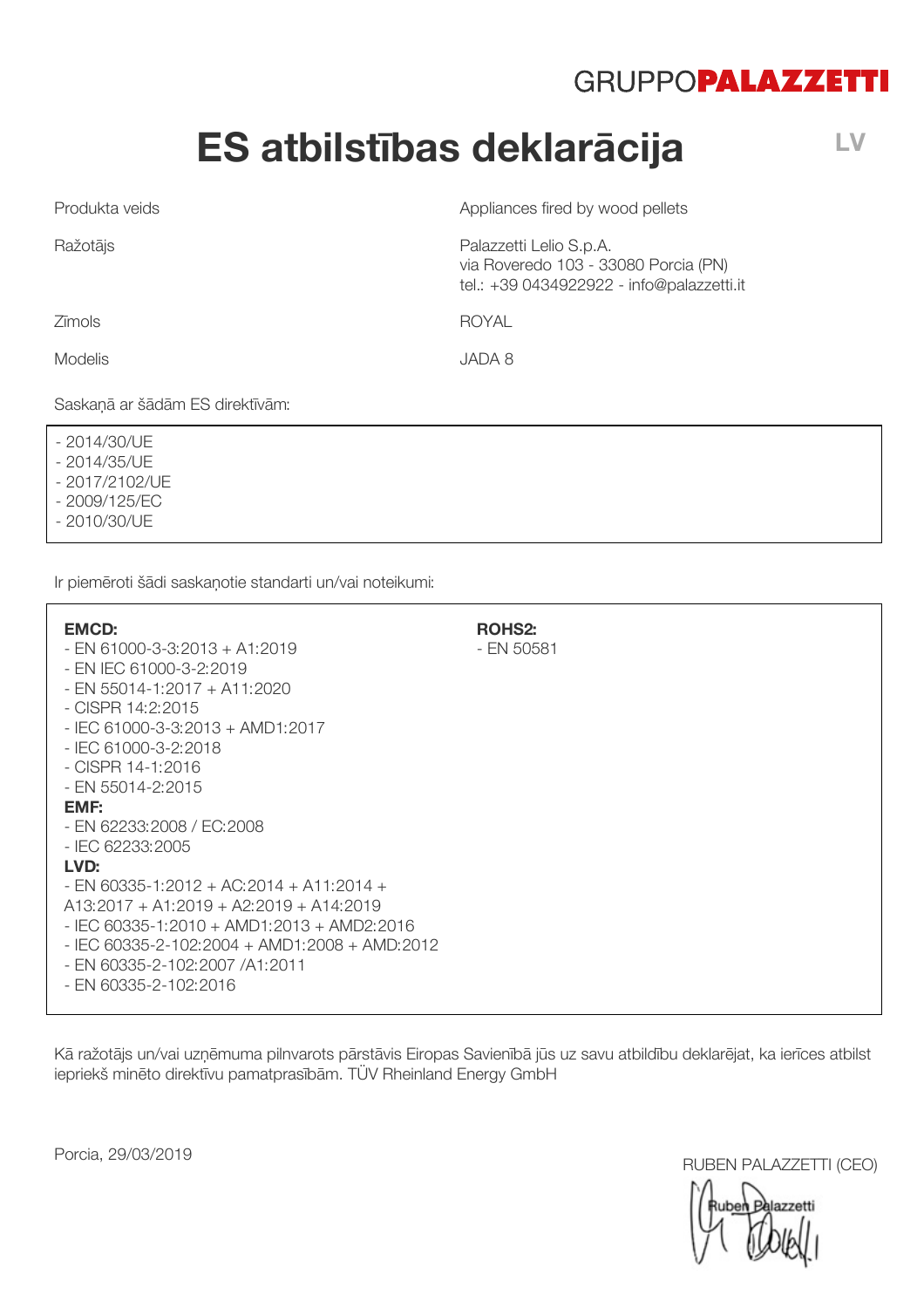



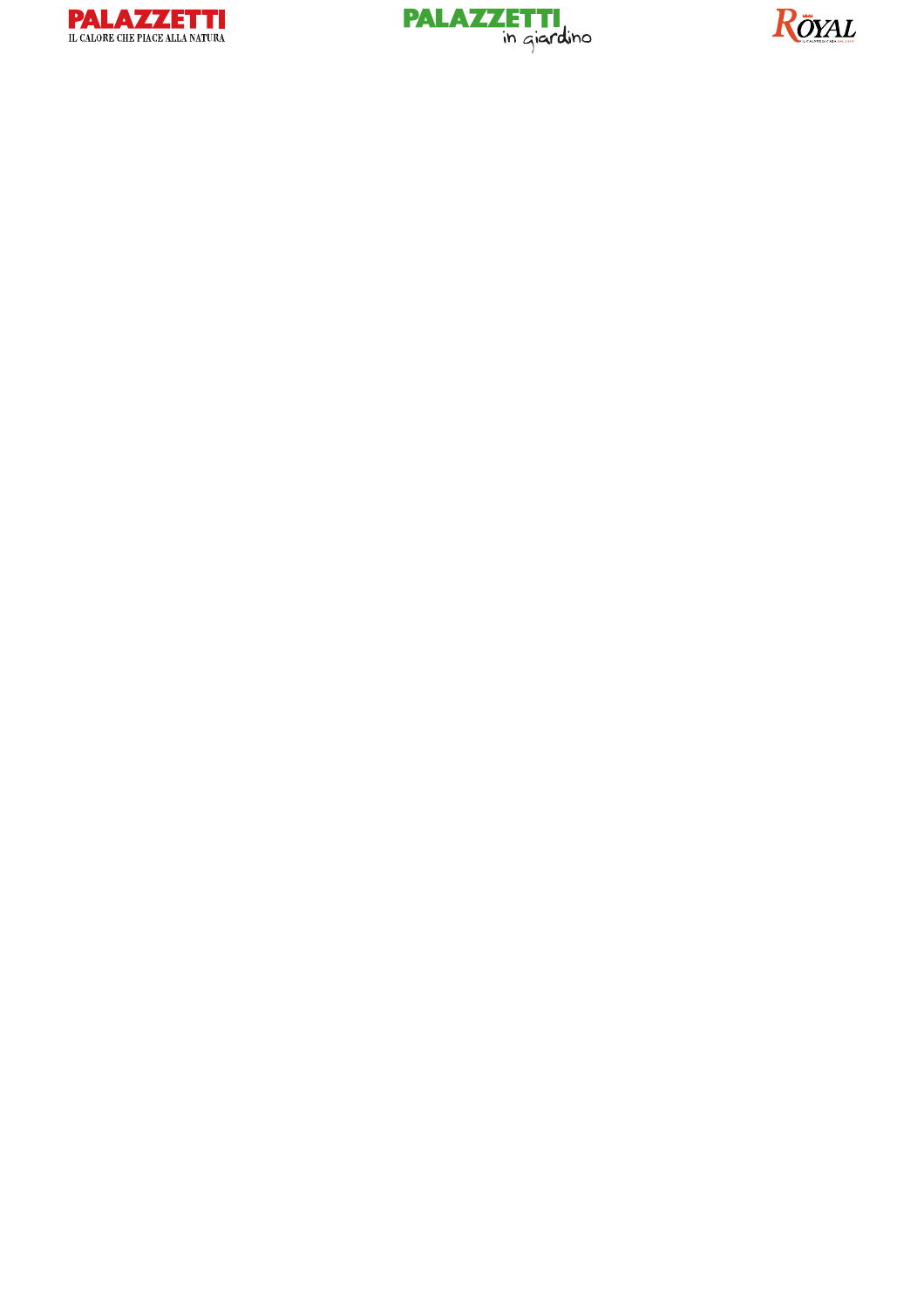### Verklaring van overeenstemming EU NL

| Producttype |  |
|-------------|--|
|             |  |

ducttype ducttype and the Appliances fired by wood pellets

Producent Producent Palazzetti Lelio S.p.A. via Roveredo 103 - 33080 Porcia (PN) tel.: +39 0434922922 - info@palazzetti.it

Merk ROYAL

In overeenstemming met de volgende EU-richtlijnen:

- 2014/30/UE

- 2014/35/UE

- 2017/2102/UE

- 2009/125/EC

- 2010/30/UE

Zijn de volgende geharmoniseerde normen en/of verordeningen toegepast:

Model JADA 8

| <b>EMCD:</b>                                    | <b>ROHS2:</b> |
|-------------------------------------------------|---------------|
| - EN 61000-3-3:2013 + A1:2019                   | - EN 50581    |
| - EN IEC 61000-3-2:2019                         |               |
| - EN 55014-1:2017 + A11:2020                    |               |
| $-$ CISPR 14:2:2015                             |               |
| $-$ IEC 61000-3-3:2013 + AMD1:2017              |               |
| - IEC 61000-3-2:2018                            |               |
| $-$ CISPR 14-1:2016                             |               |
| - EN 55014-2:2015                               |               |
| EMF:                                            |               |
| - EN 62233:2008 / EC:2008                       |               |
| - IEC 62233:2005                                |               |
| LVD:                                            |               |
| $-$ FN 60335-1:2012 + AC:2014 + A11:2014 +      |               |
| $A13:2017 + A1:2019 + A2:2019 + A14:2019$       |               |
| $-$ IEC 60335-1:2010 + AMD1:2013 + AMD2:2016    |               |
| $-$ IEC 60335-2-102:2004 + AMD1:2008 + AMD:2012 |               |
| - EN 60335-2-102:2007 /A1:2011                  |               |
| - FN 60335-2-102:2016                           |               |

In de hoedanigheid van producent en/of erkend vertegenwoordiger van de onderneming binnen de EU, verklaart men onder eigen verantwoordelijkheid dat de apparaten aan de essentiële eisen van bovengenoemde richtlijnen voldoen. TÜV Rheinland Energy GmbH

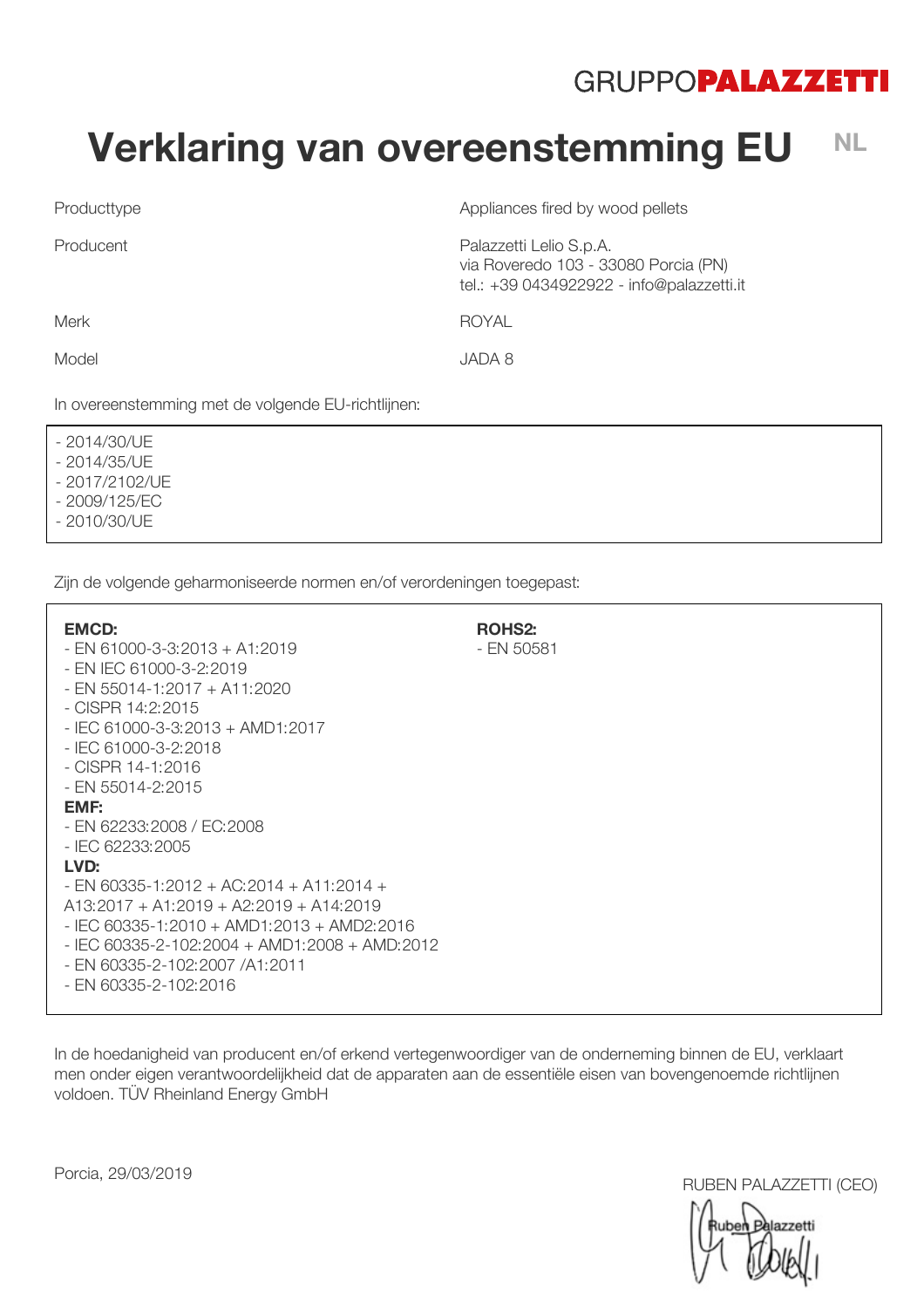



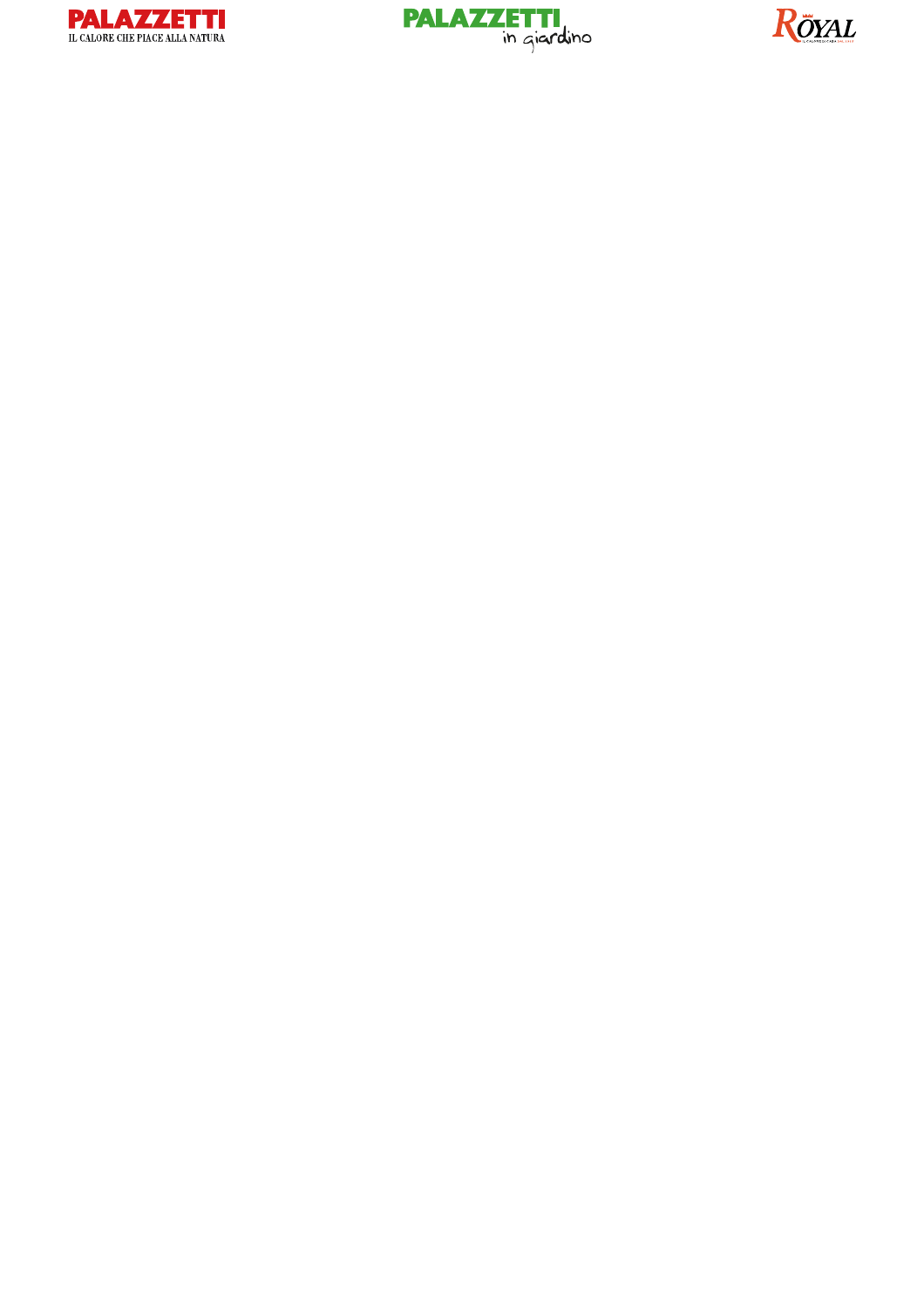

### Samsvarserklæring EU NO

Type produkt Type and the Type produkt Appliances fired by wood pellets

Produsent Produsent Palazzetti Lelio S.p.A. via Roveredo 103 - 33080 Porcia (PN) tel.: +39 0434922922 - info@palazzetti.it

Merke ROYAL

Modell JADA 8

I samsvar med følgende EU-direktiver:

- 2014/30/UE

- 2014/35/UE

- 2017/2102/UE

- 2009/125/EC

- 2010/30/UE

Følgende harmoniserte standarder/forordninger er anvendt:

| <b>EMCD:</b><br>- EN 61000-3-3:2013 + A1:2019<br>- FN IFC 61000-3-2:2019<br>$-$ EN 55014-1:2017 + A11:2020<br>- CISPR 14:2:2015<br>$-$ IEC 61000-3-3:2013 + AMD1:2017<br>- IEC 61000-3-2:2018<br>- CISPR 14-1:2016 | <b>ROHS2:</b><br>- EN 50581 |  |  |
|--------------------------------------------------------------------------------------------------------------------------------------------------------------------------------------------------------------------|-----------------------------|--|--|
| - EN 55014-2:2015                                                                                                                                                                                                  |                             |  |  |
| EMF:                                                                                                                                                                                                               |                             |  |  |
| - EN 62233:2008 / EC:2008                                                                                                                                                                                          |                             |  |  |
| - IEC 62233:2005                                                                                                                                                                                                   |                             |  |  |
| LVD:                                                                                                                                                                                                               |                             |  |  |
| $-$ FN 60335-1:2012 + AC:2014 + A11:2014 +                                                                                                                                                                         |                             |  |  |
| $A13:2017 + A1:2019 + A2:2019 + A14:2019$                                                                                                                                                                          |                             |  |  |
| $-$ IEC 60335-1:2010 + AMD1:2013 + AMD2:2016                                                                                                                                                                       |                             |  |  |
| - IEC 60335-2-102:2004 + AMD1:2008 + AMD:2012                                                                                                                                                                      |                             |  |  |
| - EN 60335-2-102:2007 /A1:2011                                                                                                                                                                                     |                             |  |  |
| - EN 60335-2-102:2016                                                                                                                                                                                              |                             |  |  |

Som produsent og/eller godkjent representant av firmaet innen EU, erklæres det under eget ansvar, at apparatene er i samsvar med de grunnleggende kravene forutsett i ovennevnte Direktiver. TÜV Rheinland Energy GmbH

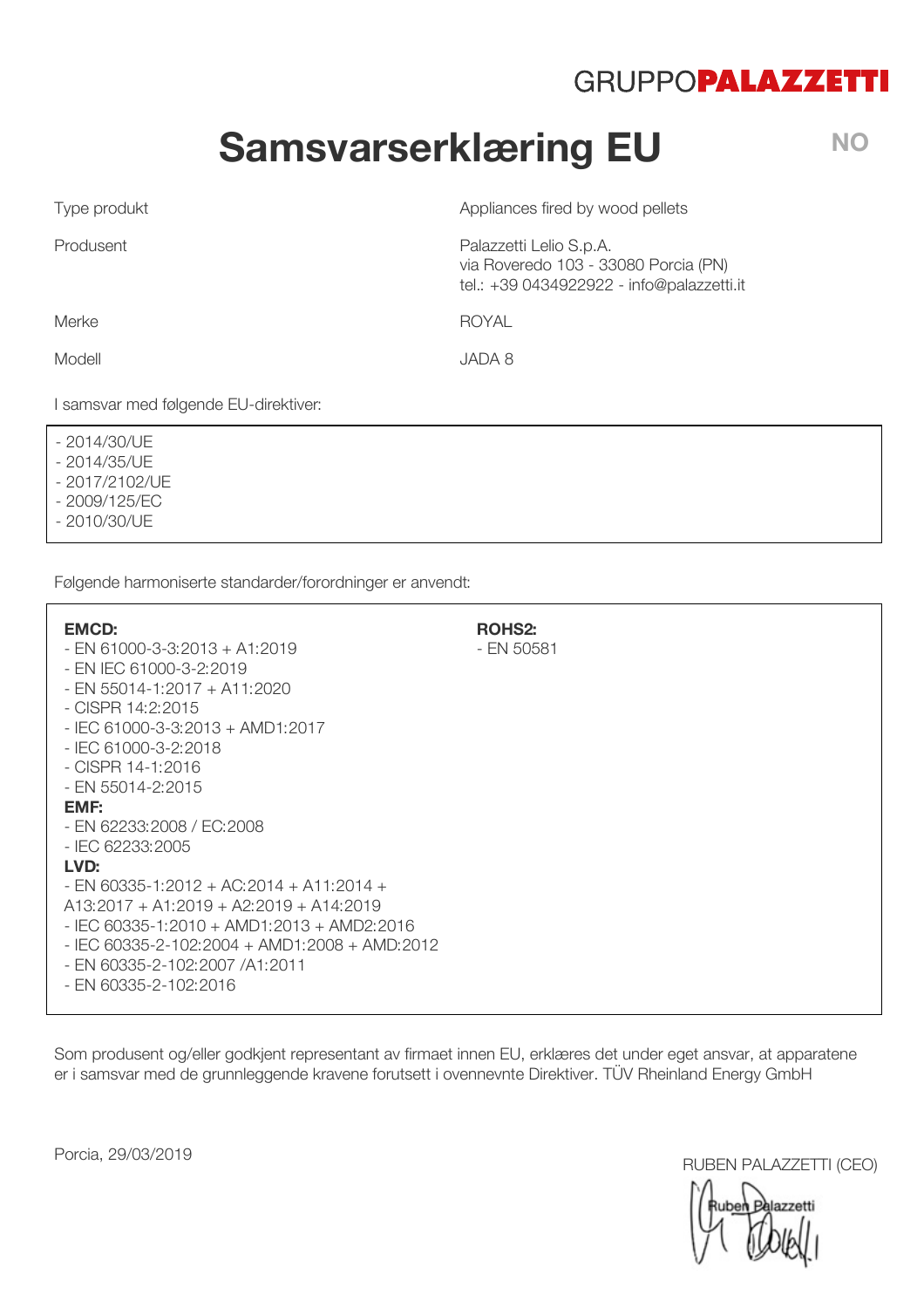



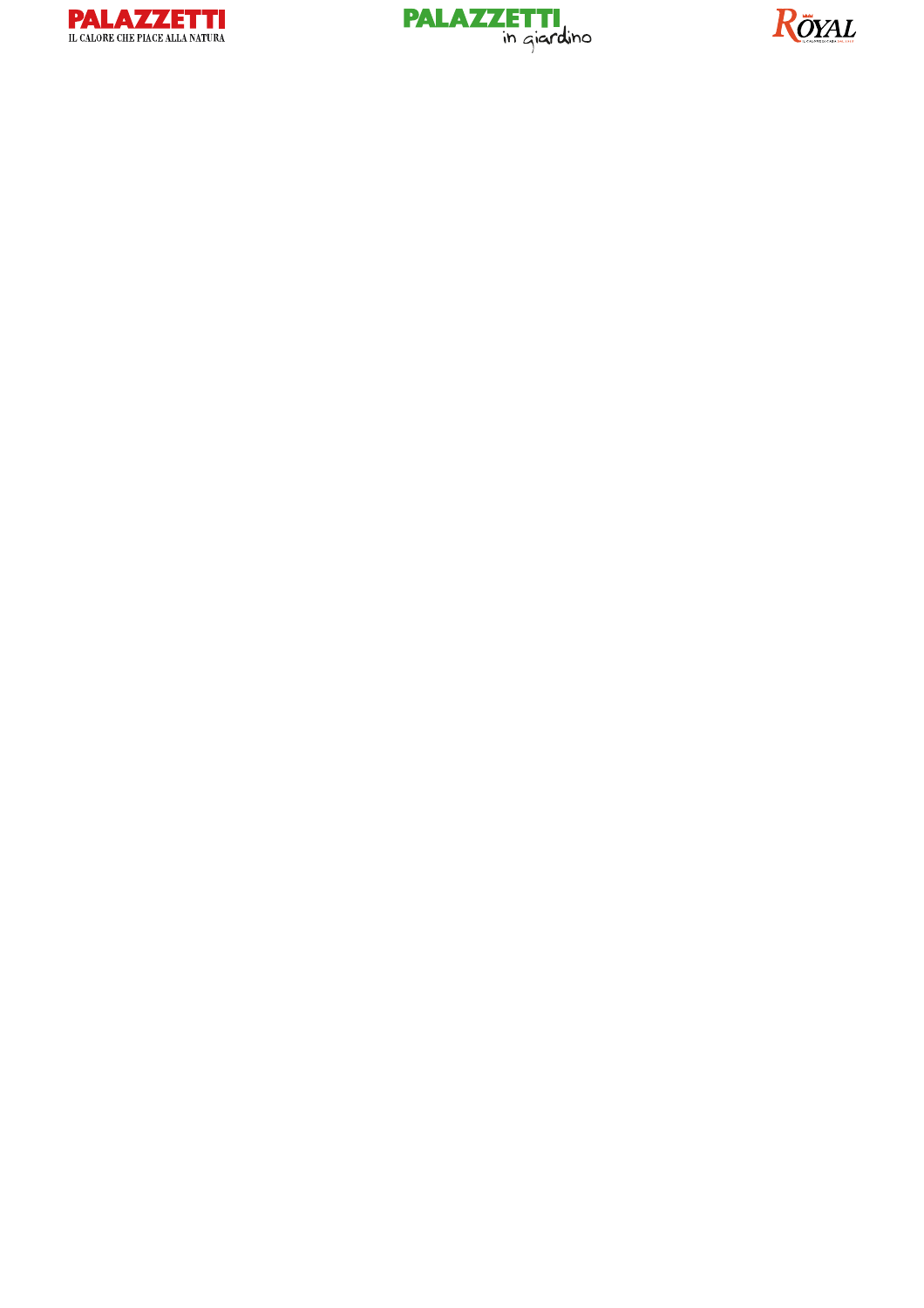

## Deklaracja Zgodności UE PL

Typ produktu Appliances fired by wood pellets

Producent Producent Palazzetti Lelio S.p.A. via Roveredo 103 - 33080 Porcia (PN) tel.: +39 0434922922 - info@palazzetti.it

Znak ROYAL

Model JADA 8

Zgodnie z następującymi dyrektywami UE:

- 2014/30/UE

- 2014/35/UE

- 2017/2102/UE

- 2009/125/EC - 2010/30/UE

Zastosowano następujące zharmonizowane normy i/lub przepisy:

| <b>EMCD:</b><br>- EN 61000-3-3:2013 + A1:2019<br>- EN IEC 61000-3-2:2019<br>$-$ EN 55014-1:2017 + A11:2020<br>$-$ CISPR 14:2:2015 | <b>ROHS2:</b><br>- EN 50581 |
|-----------------------------------------------------------------------------------------------------------------------------------|-----------------------------|
| - IEC 61000-3-3:2013 + AMD1:2017                                                                                                  |                             |
| - IEC 61000-3-2:2018<br>- CISPR 14-1:2016                                                                                         |                             |
| - EN 55014-2:2015                                                                                                                 |                             |
| EMF:                                                                                                                              |                             |
| - EN 62233:2008 / EC:2008                                                                                                         |                             |
| - IEC 62233:2005                                                                                                                  |                             |
| LVD:                                                                                                                              |                             |
| $-$ EN 60335-1:2012 + AC:2014 + A11:2014 +                                                                                        |                             |
| $A13:2017 + A1:2019 + A2:2019 + A14:2019$                                                                                         |                             |
| $-$ IEC 60335-1:2010 + AMD1:2013 + AMD2:2016                                                                                      |                             |
| - IEC 60335-2-102:2004 + AMD1:2008 + AMD:2012                                                                                     |                             |
| - EN 60335-2-102:2007 / A1:2011                                                                                                   |                             |
| - EN 60335-2-102:2016                                                                                                             |                             |

Jako producent i/lub upoważniony przedstawiciel firmy w UE, na własną odpowiedzialność deklaruje, że urządzenia spełniają zasadnicze wymagania określone w wyżej wymienionych Dyrektywach. TÜV Rheinland Energy GmbH

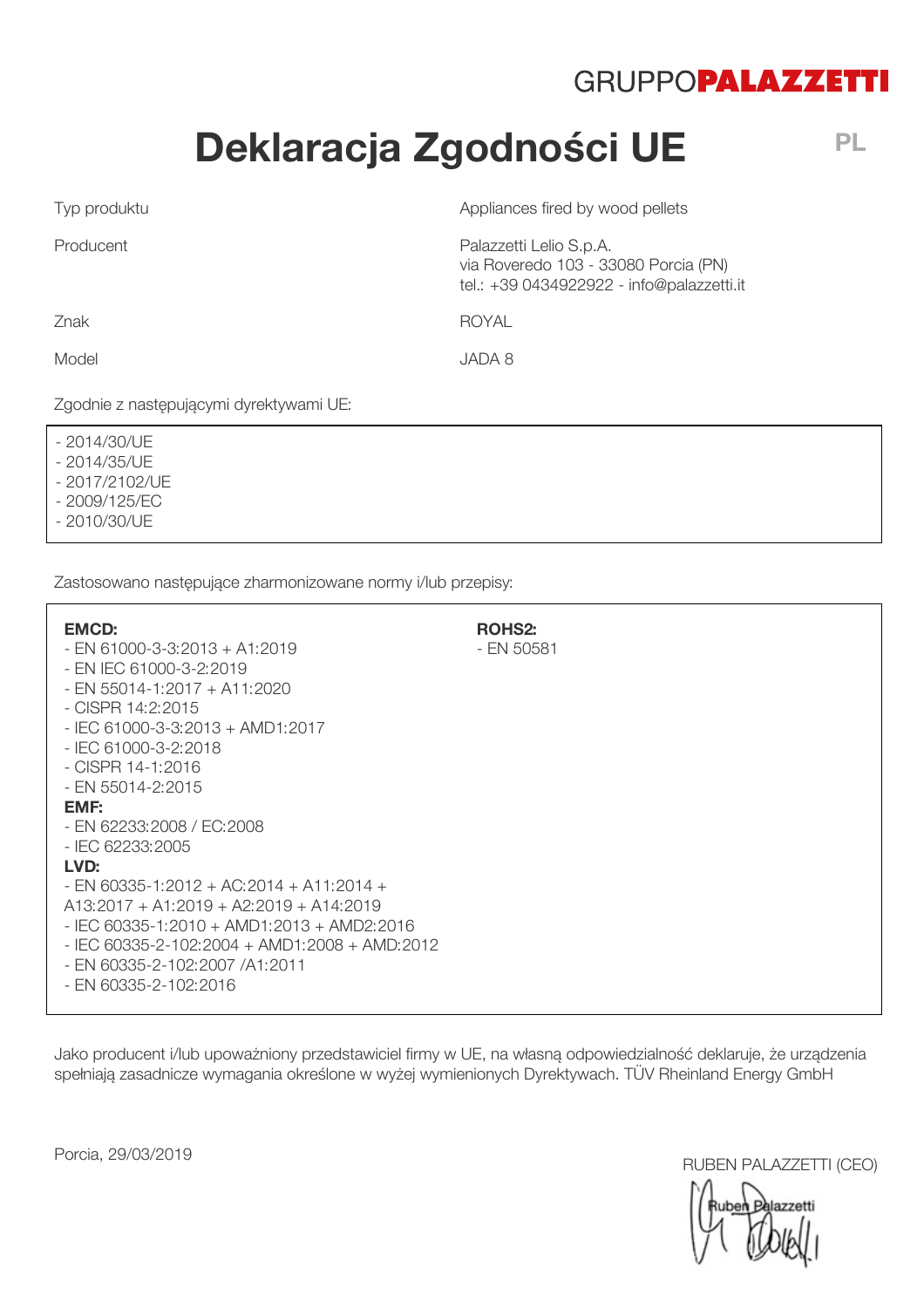



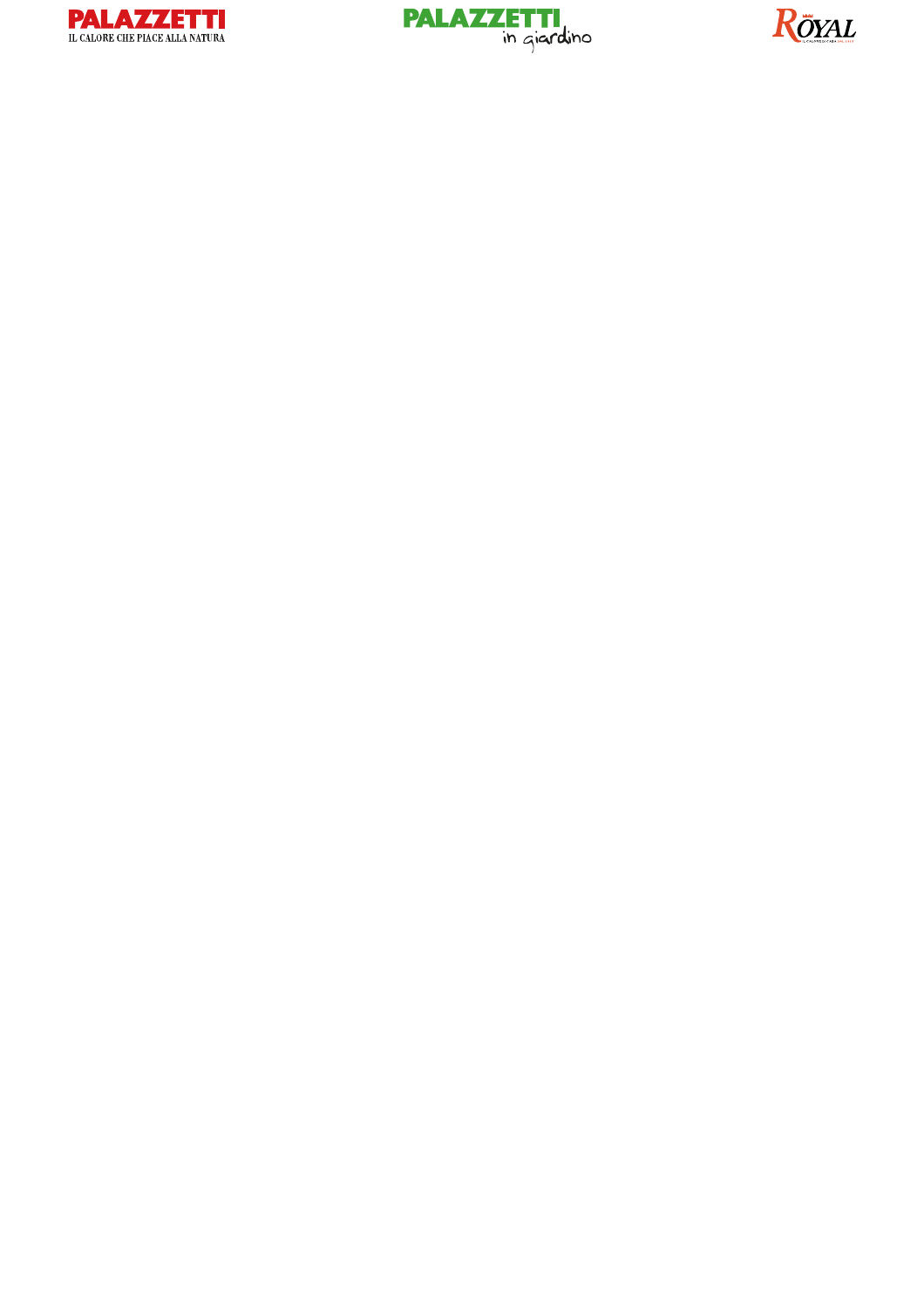## Declaração de Conformidade UE PT

Tipo de produto and a second and the Appliances fired by wood pellets

Fabricante Palazzetti Lelio S.p.A. via Roveredo 103 - 33080 Porcia (PN) tel.: +39 0434922922 - info@palazzetti.it

Marca ROYAL

Modelo JADA 8

Em acordo com as seguintes diretivas da UE:

- 2014/30/UE - 2014/35/UE

- 2017/2102/UE

- 2009/125/EC

- 2010/30/UE

Foram aplicadas as seguintes normas harmonizadas e/ou regulamentos:

| <b>EMCD:</b>                                    | <b>ROHS2:</b> |
|-------------------------------------------------|---------------|
| $-$ EN 61000-3-3:2013 + A1:2019                 | - EN 50581    |
| - EN IEC 61000-3-2:2019                         |               |
| - EN 55014-1:2017 + A11:2020                    |               |
| $-$ CISPR 14:2:2015                             |               |
| - IEC 61000-3-3:2013 + AMD1:2017                |               |
| - IEC 61000-3-2:2018                            |               |
| $-$ CISPR 14-1:2016                             |               |
| - EN 55014-2:2015                               |               |
| EMF:                                            |               |
| - EN 62233:2008 / EC:2008                       |               |
| - IEC 62233:2005                                |               |
| LVD:                                            |               |
| $-$ FN 60335-1:2012 + AC:2014 + A11:2014 +      |               |
| $A13:2017 + A1:2019 + A2:2019 + A14:2019$       |               |
| $-$ IEC 60335-1:2010 + AMD1:2013 + AMD2:2016    |               |
| $-$ IEC 60335-2-102:2004 + AMD1:2008 + AMD:2012 |               |
| - EN 60335-2-102:2007 / A1:2011                 |               |
| - EN 60335-2-102:2016                           |               |

Na qualidade de fabricante e/ou representante autorizado da sociedade ao interno da UE, declara sob a própria responsabilidade, que os aparelhos estão em conformidade cos os requisitos essenciais previstos pelas Diretivas acima mencionadas. TÜV Rheinland Energy GmbH

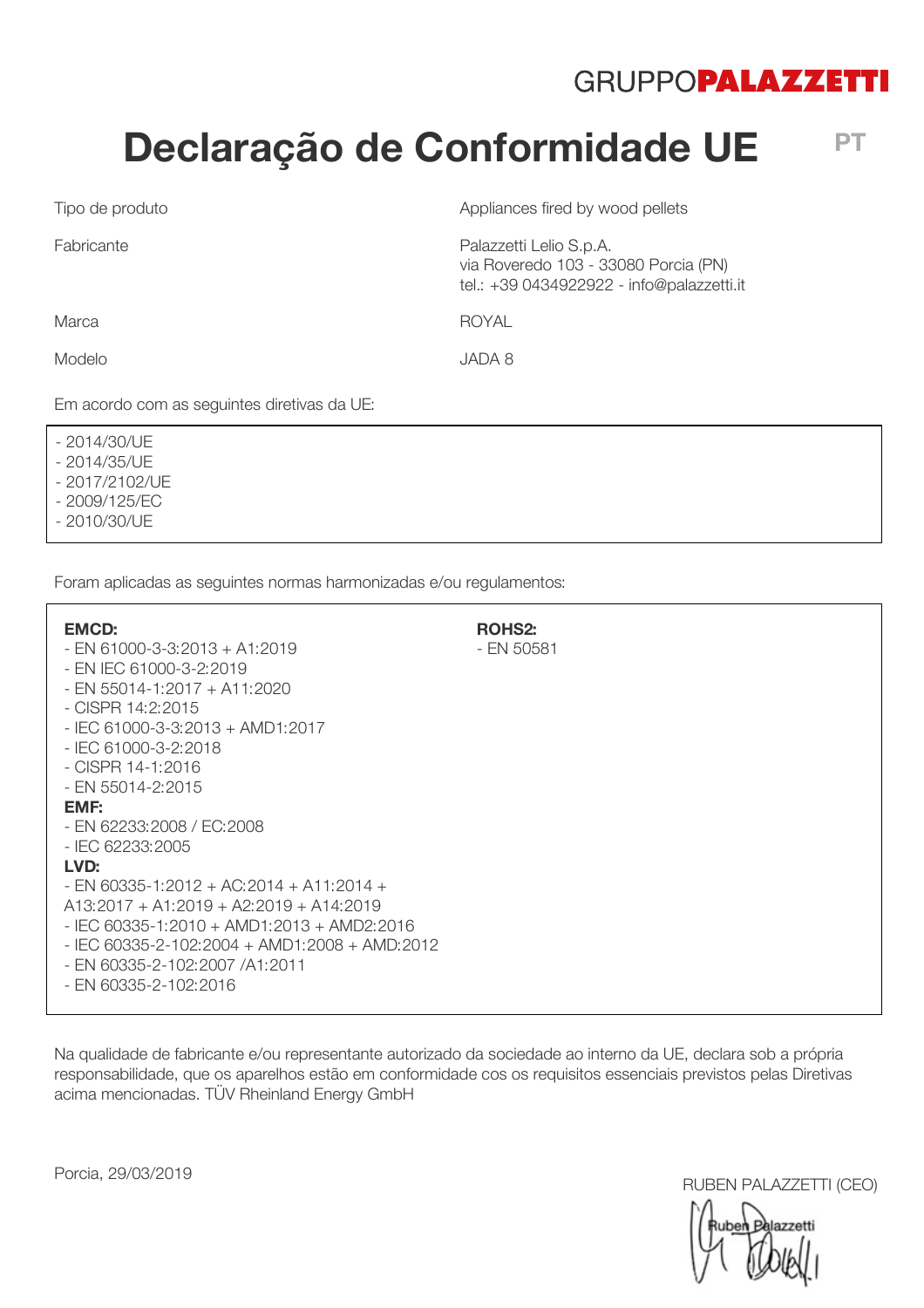



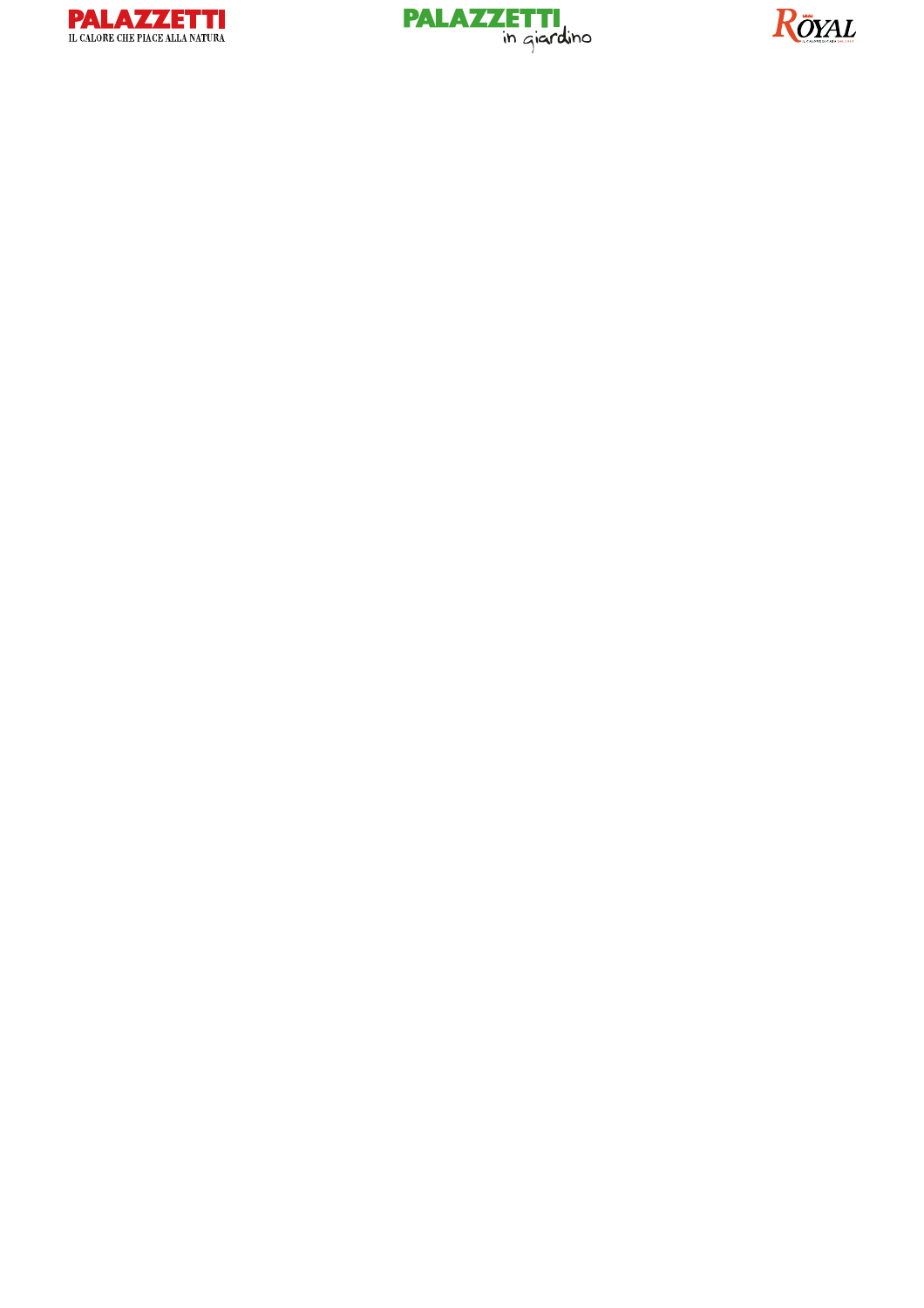## Declarație de conformitate UE RO

Tipul produsului Appliances fired by wood pellets

Producător **Producător** Palazzetti Lelio S.p.A. via Roveredo 103 - 33080 Porcia (PN) tel.: +39 0434922922 - info@palazzetti.it

Marca ROYAL

Modelul JADA 8

În acord cu următoarele directive ale UE:

- 2014/30/UE

- 2014/35/UE

- 2017/2102/UE - 2009/125/EC

- 2010/30/UE

Au fost aplicate următoarele standarde armonizate şi/sau regulamente:

| <b>EMCD:</b> |                                                 | <b>ROHS2:</b> |  |
|--------------|-------------------------------------------------|---------------|--|
|              | - EN 61000-3-3:2013 + A1:2019                   | - EN 50581    |  |
|              | - EN IEC 61000-3-2:2019                         |               |  |
|              | - EN 55014-1:2017 + A11:2020                    |               |  |
|              | - CISPR 14:2:2015                               |               |  |
|              | $-$ IEC 61000-3-3:2013 + AMD1:2017              |               |  |
|              | - IEC 61000-3-2:2018                            |               |  |
|              | - CISPR 14-1:2016                               |               |  |
|              | - EN 55014-2:2015                               |               |  |
| EMF:         |                                                 |               |  |
|              | - EN 62233:2008 / EC:2008                       |               |  |
|              | - IEC 62233:2005                                |               |  |
| LVD:         |                                                 |               |  |
|              | $-$ FN 60335-1:2012 + AC:2014 + A11:2014 +      |               |  |
|              | $A13:2017 + A1:2019 + A2:2019 + A14:2019$       |               |  |
|              | $-$ IEC 60335-1:2010 + AMD1:2013 + AMD2:2016    |               |  |
|              | $-$ IFC 60335-2-102:2004 + AMD1:2008 + AMD:2012 |               |  |
|              | - EN 60335-2-102:2007 /A1:2011                  |               |  |
|              | - FN 60335-2-102:2016                           |               |  |

În calitate de producător şi/sau reprezentant autorizat al societăţii în UE, declarăm pe propria răspundere că aparatele sunt conforme cu cerințele esențiale prevăzute de Directivele mai sus menționate. TÜV Rheinland Energy GmbH

Porcia, 29/03/2019<br>
RUBEN PALAZZETTI (CEO)

# **Palazzetti**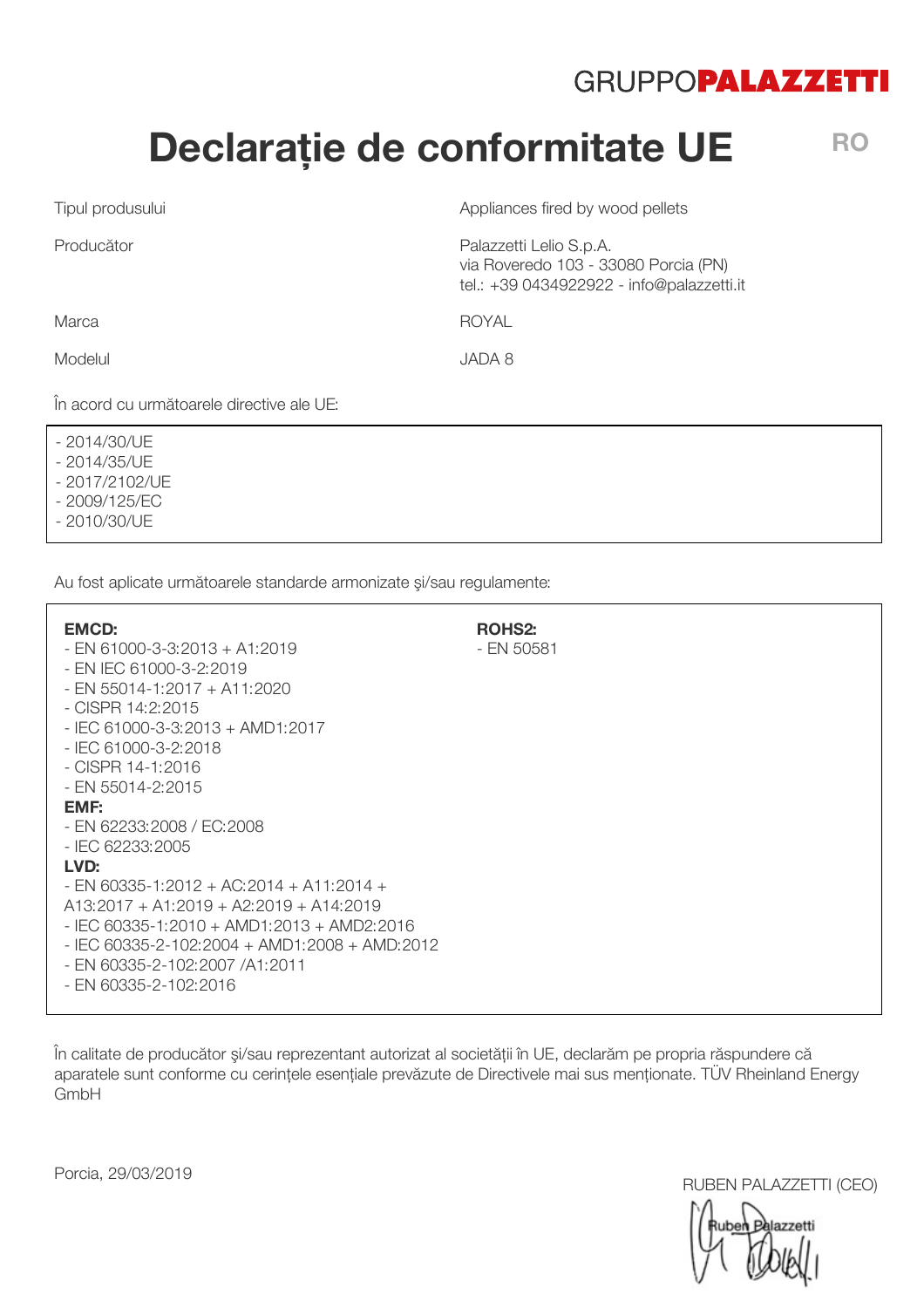



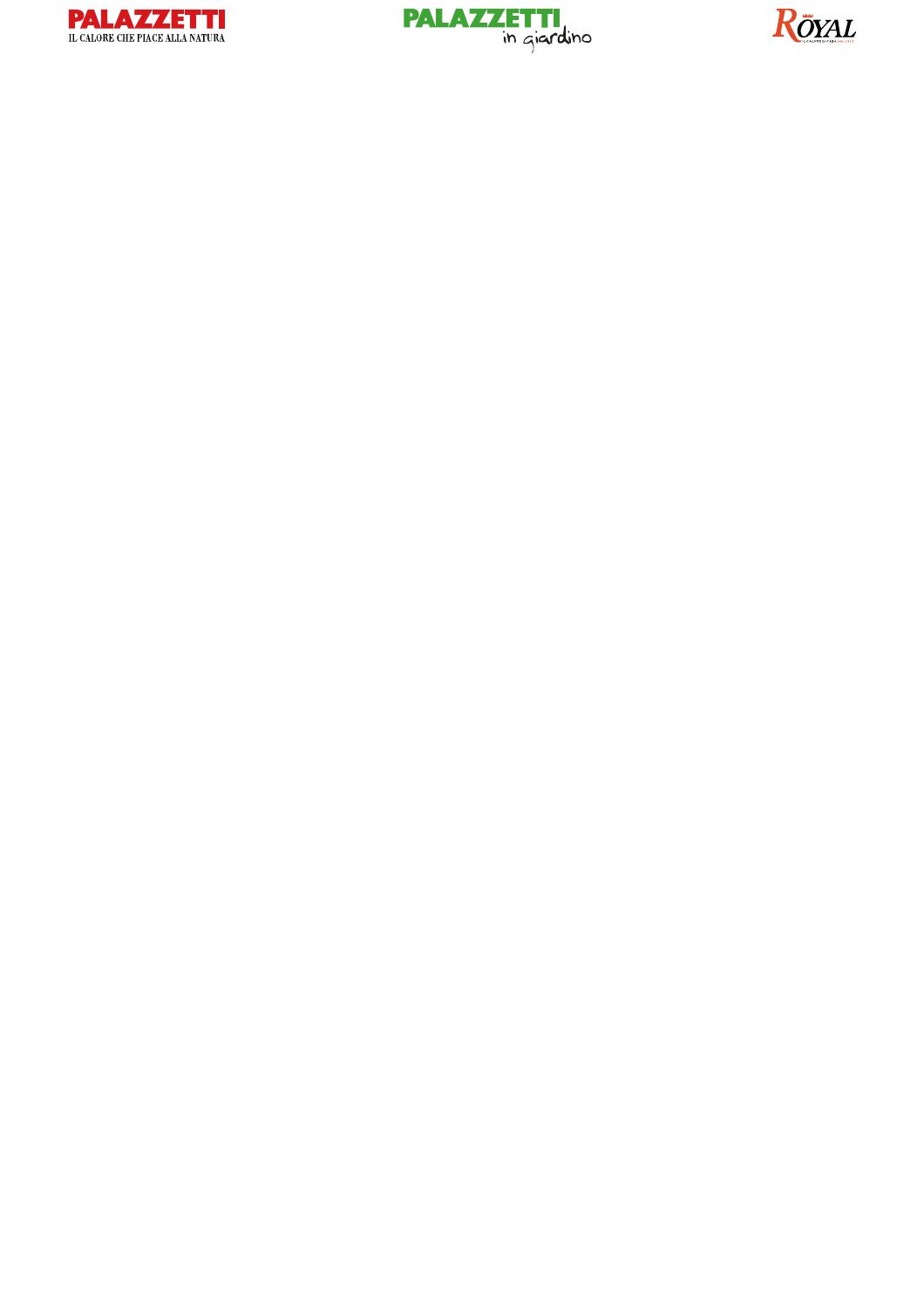

## Vyhlásenie o zhode EÚ SK

Typ výrobku Appliances fired by wood pellets

Výrobca Palazzetti Lelio S.p.A. via Roveredo 103 - 33080 Porcia (PN) tel.: +39 0434922922 - info@palazzetti.it

Značka komunističnom kontrologija i komunističnom kontrologija i komunističnom komunističnom komunističnom kom

Model JADA 8

V súlade s nasledujúcimi normami EÚ:

- 2014/30/UE

- 2014/35/UE

- 2017/2102/UE

- 2009/125/EC

- 2010/30/UE

Boli použité nasledujúce harmonizované normy a/alebo predpisy:

| EMCD:                                           | <b>ROHS2:</b> |
|-------------------------------------------------|---------------|
| - EN 61000-3-3:2013 + A1:2019                   | - EN 50581    |
| - EN IEC 61000-3-2:2019                         |               |
| - EN 55014-1:2017 + A11:2020                    |               |
| $-$ CISPR 14:2:2015                             |               |
| $-$ IEC 61000-3-3:2013 + AMD1:2017              |               |
| - IEC 61000-3-2:2018                            |               |
| $-$ CISPR 14-1:2016                             |               |
| - EN 55014-2:2015                               |               |
| EMF:                                            |               |
| - EN 62233:2008 / EC:2008                       |               |
| - IEC 62233:2005                                |               |
| LVD:                                            |               |
| $-$ FN 60335-1:2012 + AC:2014 + A11:2014 +      |               |
| $A13:2017 + A1:2019 + A2:2019 + A14:2019$       |               |
| $-$ IEC 60335-1:2010 + AMD1:2013 + AMD2:2016    |               |
| $-$ IEC 60335-2-102:2004 + AMD1:2008 + AMD:2012 |               |
| - EN 60335-2-102:2007 /A1:2011                  |               |
| - EN 60335-2-102:2016                           |               |

Ako výrobca a/alebo splnomocnený zástupca spoločnosti v EÚ prehlasuje na svoju vlastnú zodpovednosť, že zariadenie spĺňa základné požiadavky stanovené vo vyššie uvedených smerniciach. TÜV Rheinland Energy GmbH

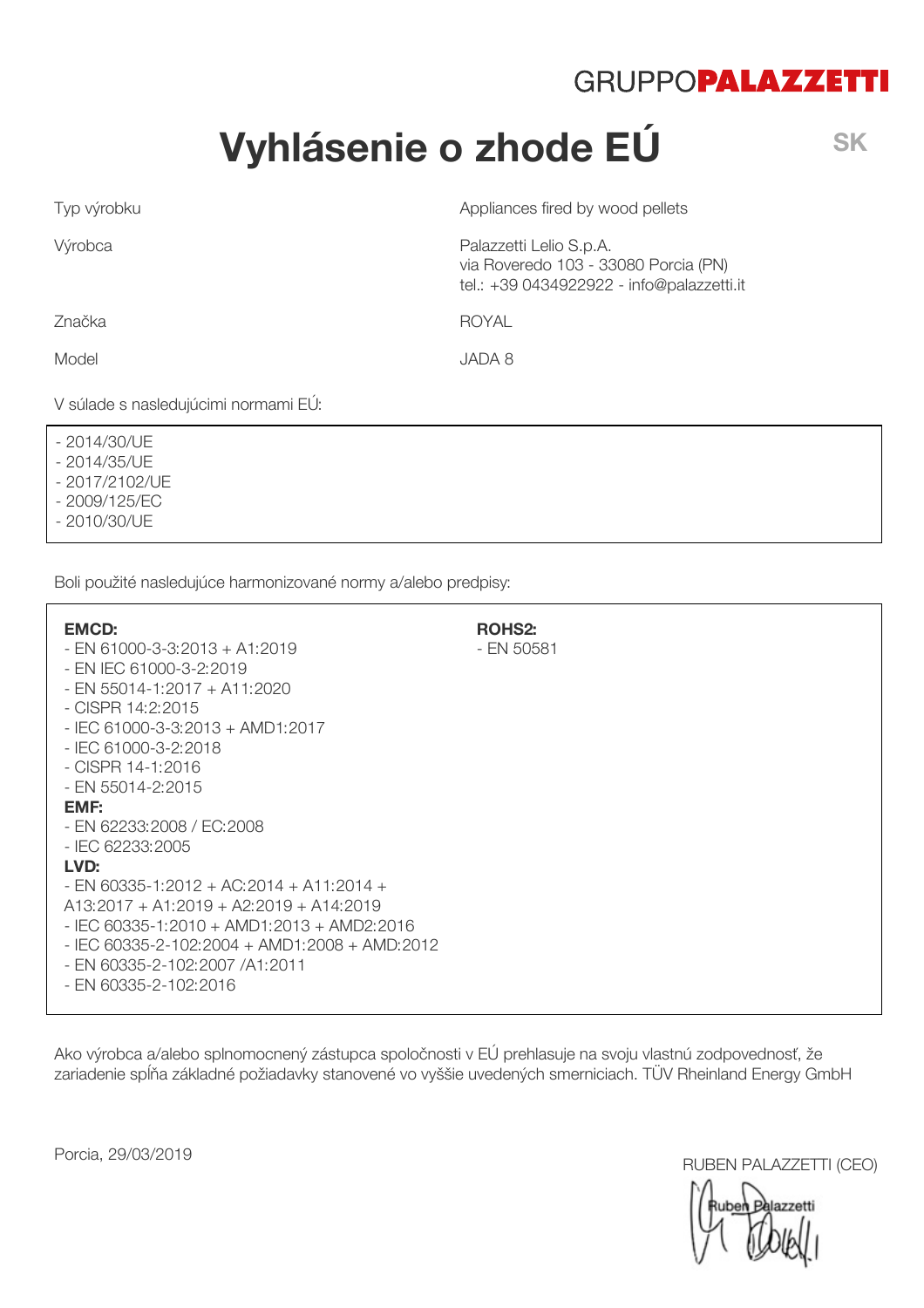



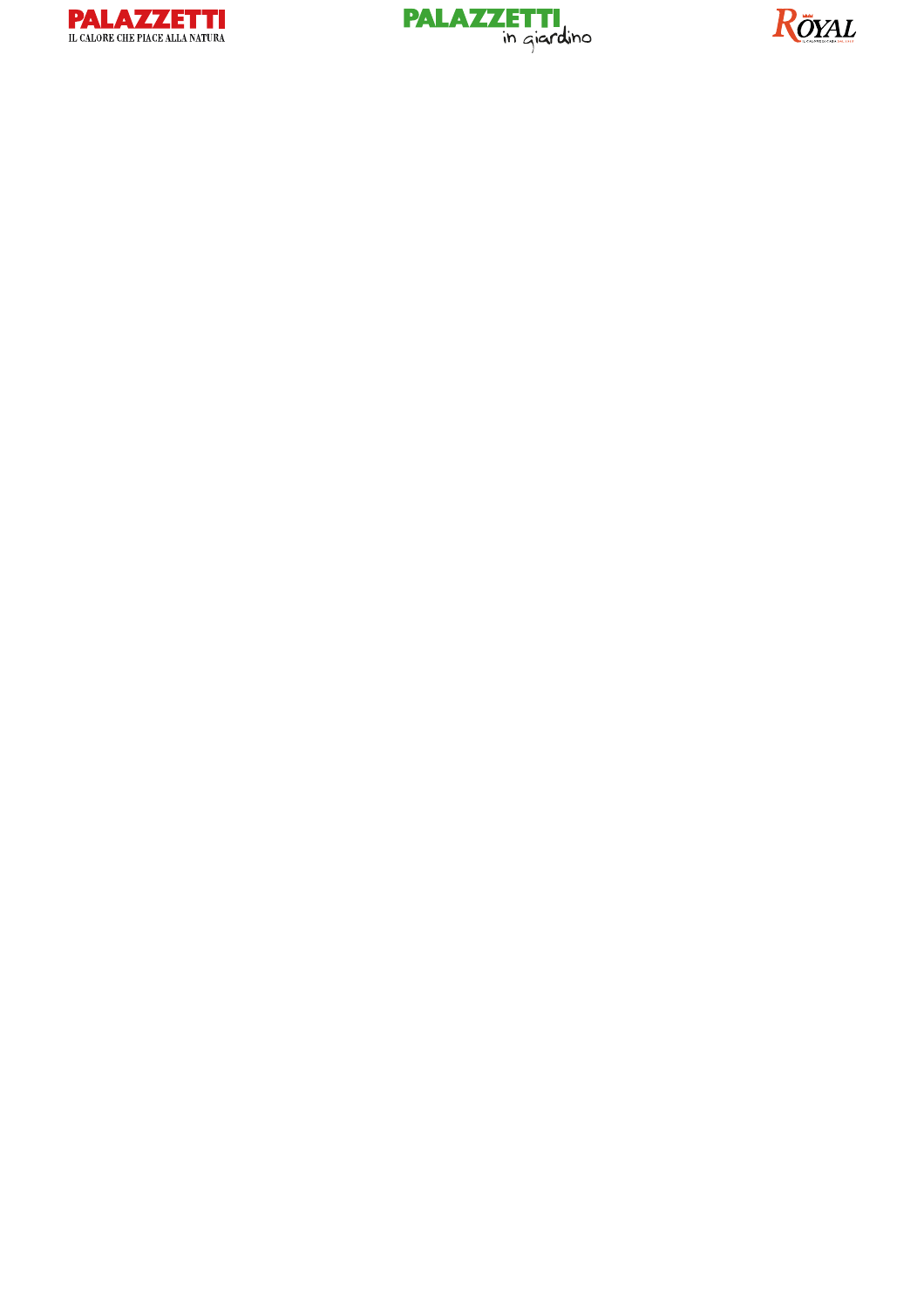

### Izjava o skladnosti ES SL

Vrsta izdelka: Appliances fired by wood pellets Proizvajalec: Proizvajalec: Palazzetti Lelio S.p.A. via Roveredo 103 - 33080 Porcia (PN) tel.: +39 0434922922 - info@palazzetti.it Blagovna znamka: eta alian eta alian eta alian eta alian eta alian eta alian eta alian eta alian eta alian eta

Model: JADA 8

V skladu z določbami smernic ES:

- 2014/30/UE

- 2014/35/UE

- 2017/2102/UE

- 2009/125/EC

- 2010/30/UE

Uporabljeni so naslednji usklajeni predpisi/pravilniki:

| <b>EMCD:</b>                                    | <b>ROHS2:</b> |
|-------------------------------------------------|---------------|
| - EN 61000-3-3:2013 + A1:2019                   | - EN 50581    |
| - EN IEC 61000-3-2:2019                         |               |
| $-$ EN 55014-1:2017 + A11:2020                  |               |
| $-$ CISPR 14:2:2015                             |               |
| $-$ IEC 61000-3-3:2013 + AMD1:2017              |               |
| - IEC 61000-3-2:2018                            |               |
| $-$ CISPR 14-1:2016                             |               |
| - EN 55014-2:2015                               |               |
| EMF:                                            |               |
| - EN 62233:2008 / EC:2008                       |               |
| - IEC 62233:2005                                |               |
| LVD:                                            |               |
| $-$ EN 60335-1:2012 + AC:2014 + A11:2014 +      |               |
| $A13:2017 + A1:2019 + A2:2019 + A14:2019$       |               |
| $-$ IEC 60335-1:2010 + AMD1:2013 + AMD2:2016    |               |
| $-$ IEC 60335-2-102:2004 + AMD1:2008 + AMD:2012 |               |
| - EN 60335-2-102:2007 /A1:2011                  |               |
| - EN 60335-2-102:2016                           |               |

Kot proizvajalec in / ali zastopnik podjetja v ES na lastno odgovornost izjavlja, da izdelki izpolnjujejo bistvene zahteve iz zgornjih smernic TÜV Rheinland Energy GmbH

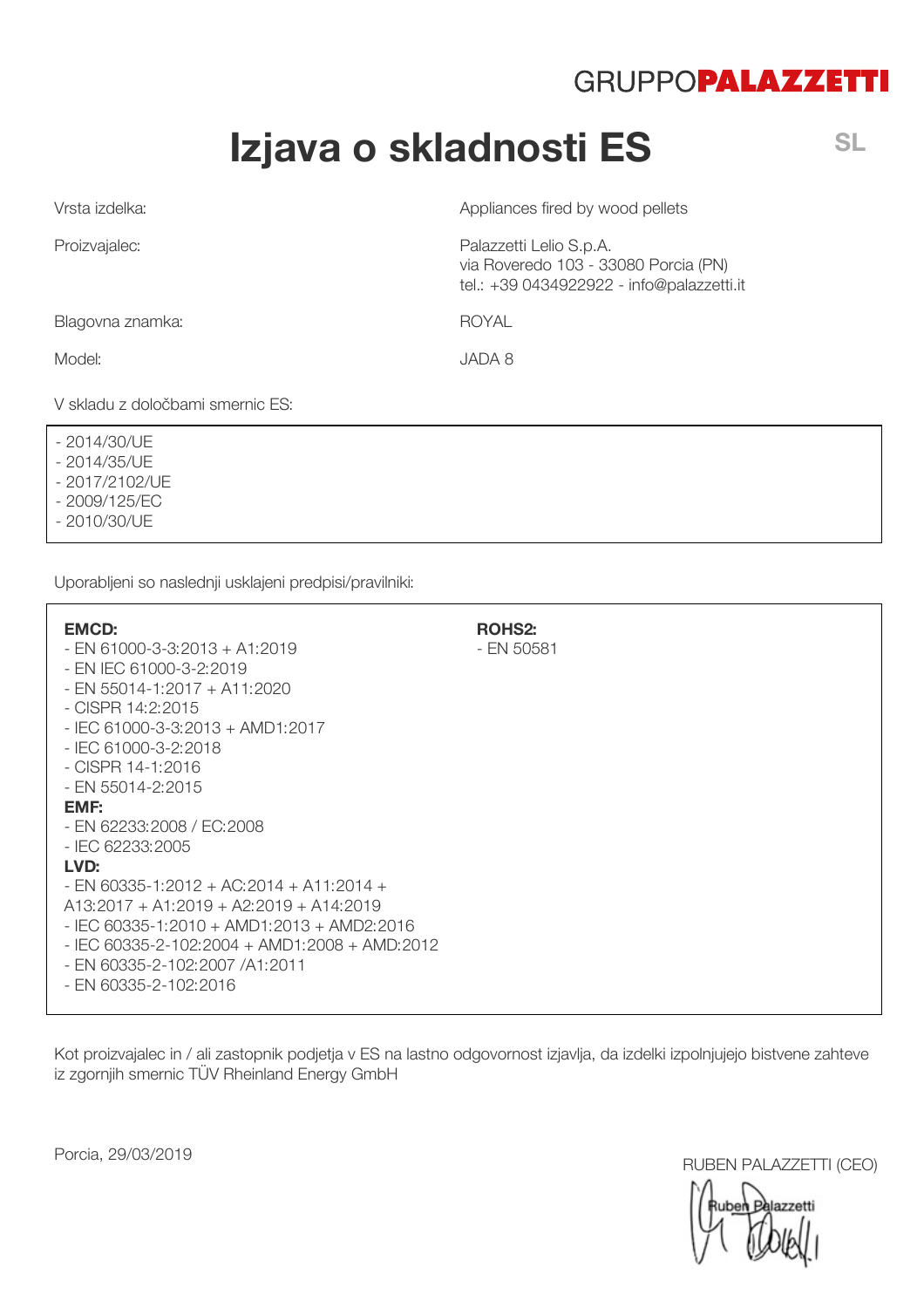



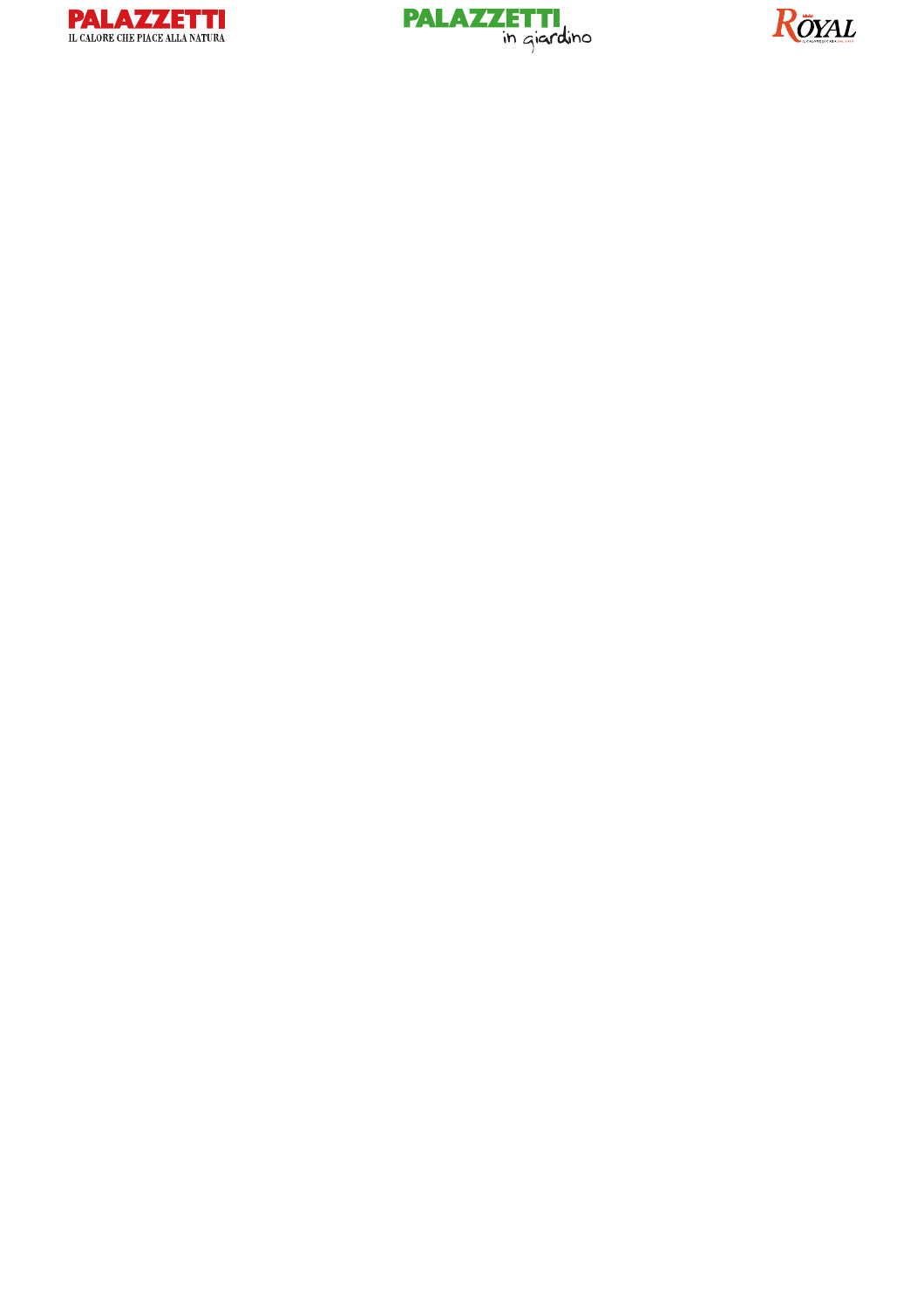### Försäkran om överensstämmelse EU sv

Typ av produkt Typ av produkt Appliances fired by wood pellets

Tillverkare **Palazzetti Lelio S.p.A.** 

Varumärke ROYAL

via Roveredo 103 - 33080 Porcia (PN) tel.: +39 0434922922 - info@palazzetti.it

Modell JADA 8

Överensstämmer med följande EU-direktiv:

- 2014/30/UE

- 2014/35/UE

- 2017/2102/UE

- 2009/125/EC

- 2010/30/UE

Följande harmoniserade standarder och/eller förordningar har tillämpats:

| <b>EMCD:</b>                                  | <b>ROHS2:</b> |
|-----------------------------------------------|---------------|
| - EN 61000-3-3:2013 + A1:2019                 | - EN 50581    |
| - EN IEC 61000-3-2:2019                       |               |
| - EN 55014-1:2017 + A11:2020                  |               |
| $-$ CISPR 14:2:2015                           |               |
| - IEC 61000-3-3:2013 + AMD1:2017              |               |
| - IEC 61000-3-2:2018                          |               |
| - CISPR 14-1:2016                             |               |
| - EN 55014-2:2015                             |               |
| EMF:                                          |               |
| - EN 62233:2008 / EC:2008                     |               |
| - IEC 62233:2005                              |               |
| LVD:                                          |               |
| $-$ FN 60335-1:2012 + AC:2014 + A11:2014 +    |               |
| $A13:2017 + A1:2019 + A2:2019 + A14:2019$     |               |
| $-$ IEC 60335-1:2010 + AMD1:2013 + AMD2:2016  |               |
| - IEC 60335-2-102:2004 + AMD1:2008 + AMD:2012 |               |
| - EN 60335-2-102:2007 /A1:2011                |               |
| - FN 60335-2-102:2016                         |               |

I egenskap av tillverkare och/eller auktoriserad representant för bolaget inom EU, förklarar vi på eget ansvar, att utrustningen överensstämmer med de huvudsakliga kraven i de ovan nämnda direktiven. TÜV Rheinland Energy GmbH